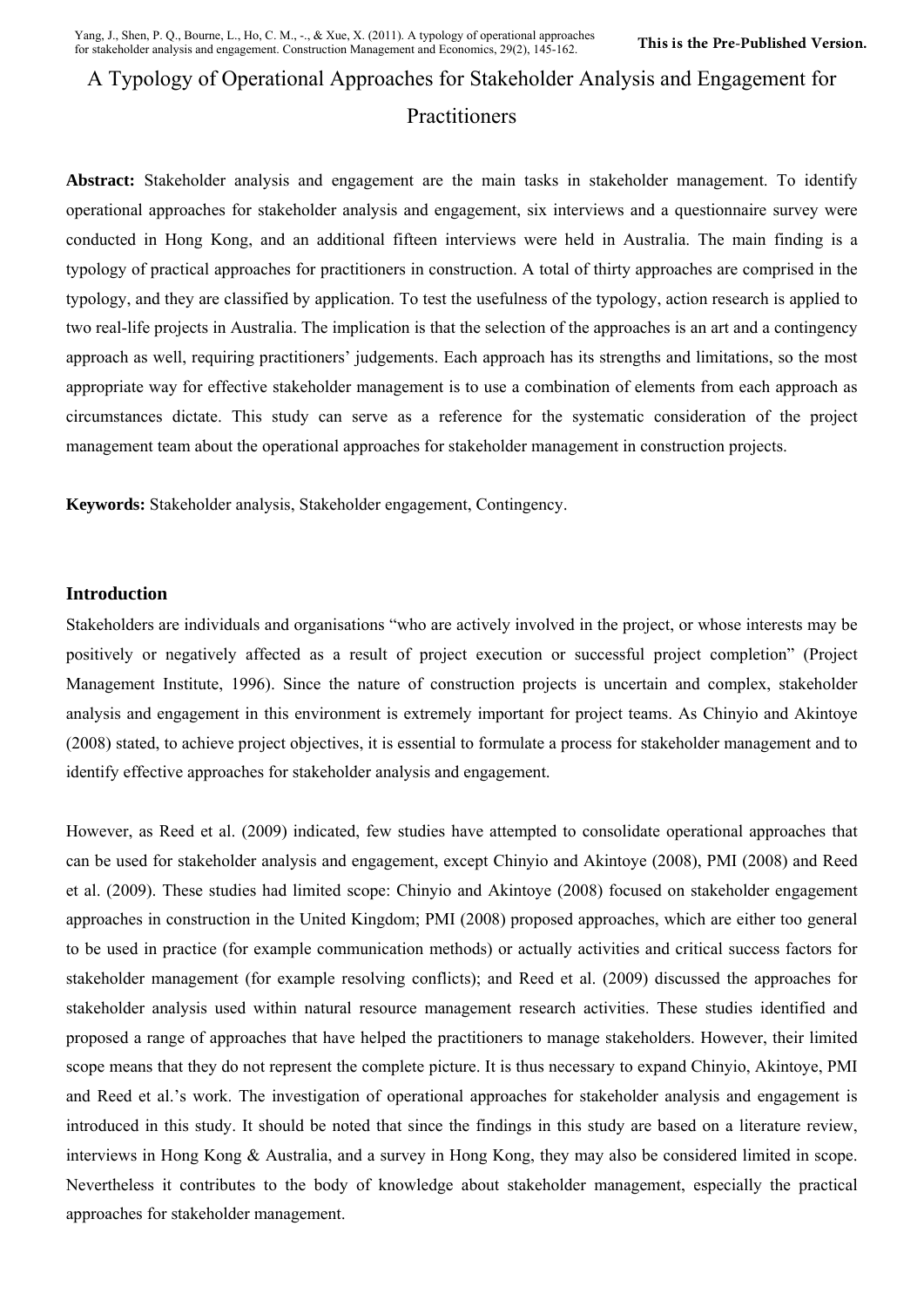To achieve its purpose, this study is organized in the following manner:

- Firstly, definitions of 'stakeholder analysis' and 'stakeholder engagement' are provided;
- Secondly, a review of approaches in previous studies is conducted;
- Thirdly, the methods for the investigation of the operational approaches for stakeholder analysis and engagement in construction are set out;
- Fourthly, the findings from the empirical studies are set out;
- Fifthly, a typology of approaches, based on the findings in the literature review and the empirical studies, is described;
- Finally, two case studies are presented to illustrate the application of the approaches for stakeholder analysis and engagement, and the outcomes in the case studies are discussed and summarized.

# **Definition of Stakeholder Analysis and Stakeholder Engagement**

A practical working definition is that a stakeholder is any individual or group who has an interest in the project or is impacted by the project (Bourne, 2005). Based on this understanding of 'stakeholder', a large number of stakeholder studies have been conducted. 'Stakeholder analysis' is a necessary part for successfully managing stakeholders (Olander, 2006). Varvasovszky and Brugha (2000) considered 'stakeholder analysis' is related to identify stakeholders and their interests, and assess stakeholders' influence and relationships. Similarly, Reed (2008) separated the stakeholder analysis process into three steps, namely, (1) identifying stakeholders; (2) differentiating between and categorising stakeholders; and (3) investigating relationships between stakeholders. According to the studies of Varvasovszky and Brugha (2000) and Reed (2008), during the interviews and survey in this study (described in Section 3), approaches for stakeholder management were also collected following three steps of stakeholder analysis: (1) identifying stakeholders and their interests, (2) analysing stakeholders' relationships; and (3) assessing stakeholders' influence.

Comparing to stakeholder analysis, stakeholder engagement is to communicate with, involve, and develop relationships with stakeholders (Greenwood, 2007; and Chinyio and Akintoye, 2008). Stakeholders should be engaged as early as possible, and this has been considered as essential for stakeholder analysis and decision making (Chess and Purcell, 1999; and Reed et al., 2006). Some of the approaches for stakeholder engagement, such as workshop, and interviews (Ballejos and Montagna, 2008), could be used to involve the stakeholders to identify others or do analysis (Reed, 2008), especially in the context of complicated environment, such as construction projects.

# **Approaches in Previous Studies**

Various approaches potentially useful in stakeholder management as proposed in the literature are listed in Table 1. Although these scholars do not represent a complete picture of operational approaches for stakeholder management, these approaches do provide new perspectives in the process of stakeholder management, and could facilitate the process.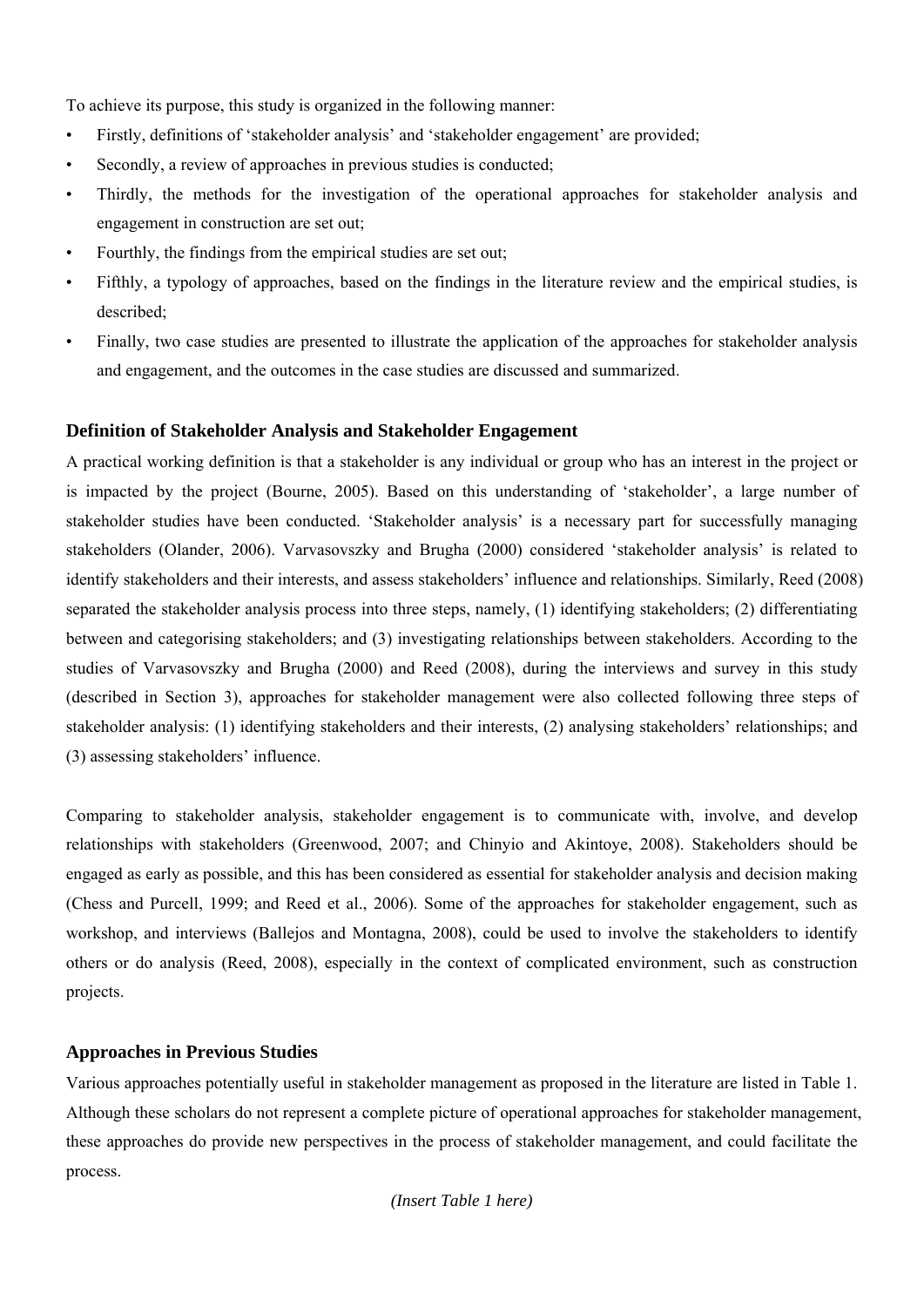The ten approaches in Table 1 include three key ones, i.e. power/interest matrix, Stakeholder Circle methodology and Social Network Analysis. These three approaches are important for the following reasons:

(1) The power/interest matrix is a common means proposed or modified by many scholars (Newcombe, 2003; Olander and Landin, 2005). In the power/interest matrix, stakeholders are categorised by their levels of power and interest in the project. The project management team has to pay different attention to each type of stakeholder and apply different engagement approaches (Newcombe, 2003). Several approaches in Table 1, such as the stakeholder influence matrix, the stakeholder impact index, and stakeholder interest intensity index, were proposed and developed based on the rational of the power/interest matrix. Therefore, though there are many variations of the power/interest matrix, this matrix is the fundamental one.

(2) The Stakeholder Circle methodology is a relatively systematic method for stakeholder management. It provides a means for the project team to identify and prioritise a project's key stakeholders, to develop an appropriate engagement strategy and communications plan to ensure that the needs and expectations of these key stakeholders are understood and managed, and to measure the effectiveness of the communication (Bourne, 2005). Most importantly, it is applied in practice and proved to be useful. This is indicated by an interviewee during the empirical studies in Australia, which will be described in the "Findings from the interviews in Australia" section.

(3) In contrast to the power/interest matrix, the Stakeholder Circle methodology and other traditional social science focusing on the attributes of stakeholders, the information used in Social Network Analysis focuses on the relationships between pairs of stakeholders in a network. A construction project is a non-linear, complex, iterative and interactive project system environment (Bourne and Walker, 2006; and Pryke, 2006), so it is likely that the relationships among stakeholders will be complicated and dynamic, and take the shape of a network rather than spokes in a wheel. Traditional research only analyses the relationship between project managers and stakeholders (Pryke, 2006), and ignores the interaction among stakeholders. Since a social network is defined as a specific set of linkages among a defined set of persons (Mitchell, 1969), the stakeholders in the network can be viewed as "interdependent rather than independent, autonomous units" (Wasserman and Faust, 1994). Social Network Analysis interprets the project environment as a system connected by various relationships, and can be used for mapping the interrelationship among stakeholders and the social behaviour of the persons involved. The usefulness of Social Network Analysis is validated in the case study section described later.

Since these three approaches are important, they will be included in the typology of approaches with the findings from empirical studies in Hong Kong and Australia. Besides the approaches in Table 1, Chinyio and Akintoye (2008) and PMI (2008) also proposed collections of approaches for stakeholder management, and made classifications on the approaches they identified. However, these studies have limitations and are difficult for practitioners to use as direct approaches for stakeholder analysis and engagement.

In Chinyio and Akintoye's study (2008), they classified the approaches into 'overarching approaches' and 'operational approaches'. Regarding the 'overarching' type, the approaches are actually activities or critical success factors for stakeholder management. For example, 'responding to power-interest dynamism' has been indicated by Elias (2002) as a step for stakeholder management; 'providing top-level support' is proposed as a key indicator to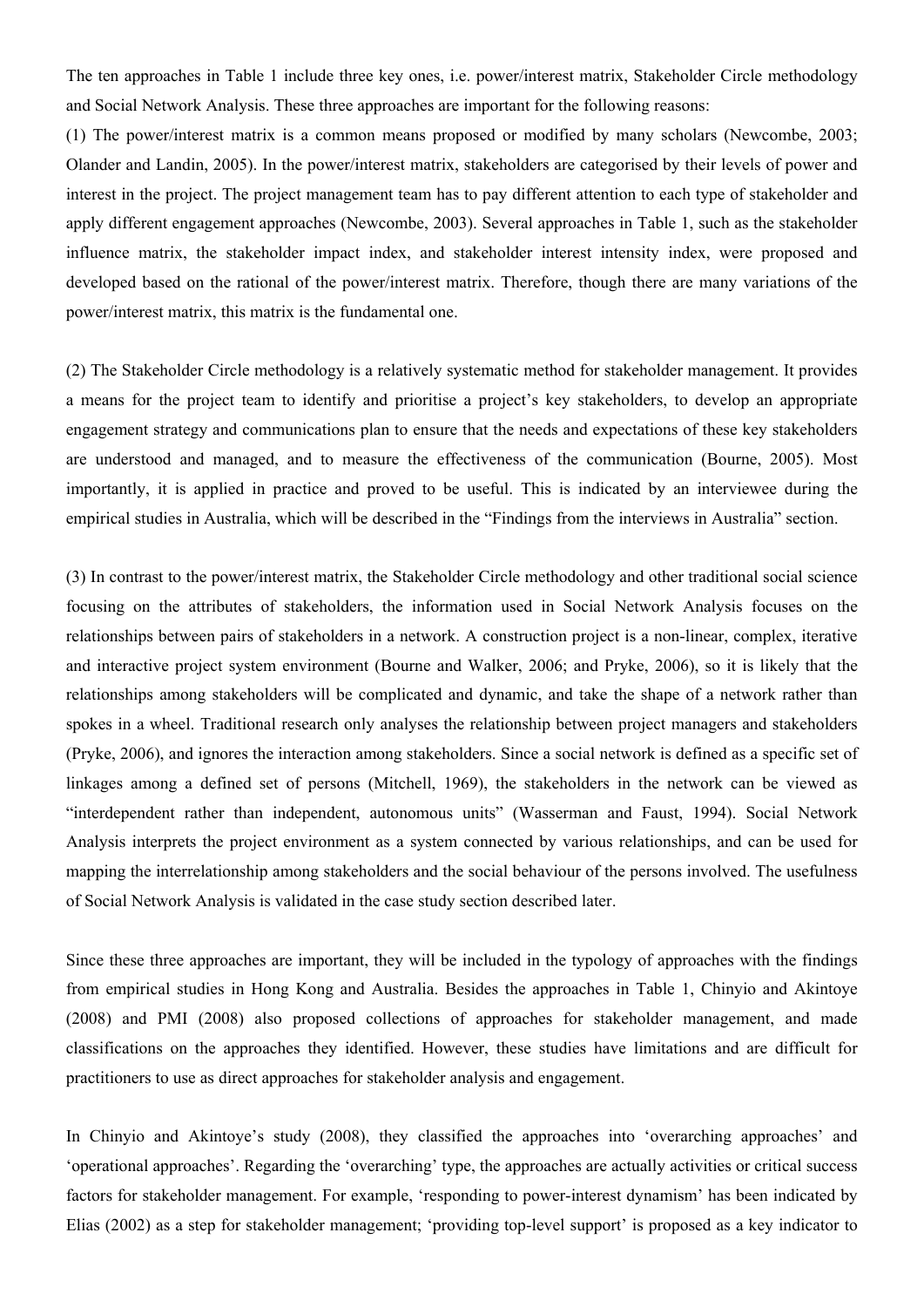evaluate the maturity of stakeholder management by Bourne (2008). Regarding the approaches in the 'operational' type, 'effective communication' is also considered as a factor contributing to the success of stakeholder management by Cleland (1996); 'people management skills' is a collection of methods, rather than one approach, so it is difficult for practitioners to use it directly; 'incentives' and 'concessions' are strategic approaches to deal with stakeholders, but in order to implement the 'incentives' and 'concessions' strategies, practitioners still need to identify approaches to engage stakeholders.

In PMI's study (2008), approaches were classified into 'communication methods', 'interpersonal skills' and 'management skills'. Although this classification is different from the one above in Chinyio and Akintoye's study (2008), similar problems exist. For example, 'resolving conflicts', as indicated by Freeman (1984), is an activity; 'building trust', as indicated by Bourne (2005) and Karlsen et al. (2008), is critical success factors for stakeholder management. Except these problems, the classification itself may confuse practitioners, because the 'presentation skills', 'writing skills' and 'public speaking' in the 'management skills' group are actually also 'communication methods', which is named as another group according to the classification.

Therefore, approaches are classified in this study based on their applications (stakeholder analysis or stakeholder engagement), rather than their attributes. In other words, approaches to be identified in this study are operational ones which can be actually used in the activities during the stakeholder management process, and by applying which, project management teams can achieve effective communication, build trust with stakeholders, or etc. By using the potential typology in this study, practitioners can pick up suitable approaches easily when they conduct stakeholder management, such as identifying stakeholders, analysing their relationships, and communicating with them.

Therefore, the approaches in previous studies will be selectively included in the typology in this study by discussions with practitioners in empirical studies about whether they are operational approaches or not. The process of empirical studies is described in the next section.

#### **Research Method**

The identification of the approaches, employed in stakeholder management practice in combination with those proposed by other scholars to develop a typology of approaches for stakeholder management, is described in this section. The research began with six semi-structured interviews with an aim of identifying orperational approaches in Hong Kong. The six experts were selected because they all had more than 10 years' experience in stakeholder management on construction projects, had different roles in projects (Client, Consultant and Contractor), and were from different types of organizations (Government, Education, and Company). A semi-structured approach was adopted in the interviews. Questions used in the interviews include but were not limited to:

- How do you identify project stakeholders and their interests?
- How do you analyse the interrelationship among stakeholders?
- How do you identify which stakeholders are more important than others? and
- What approaches do you use to engage project stakeholders?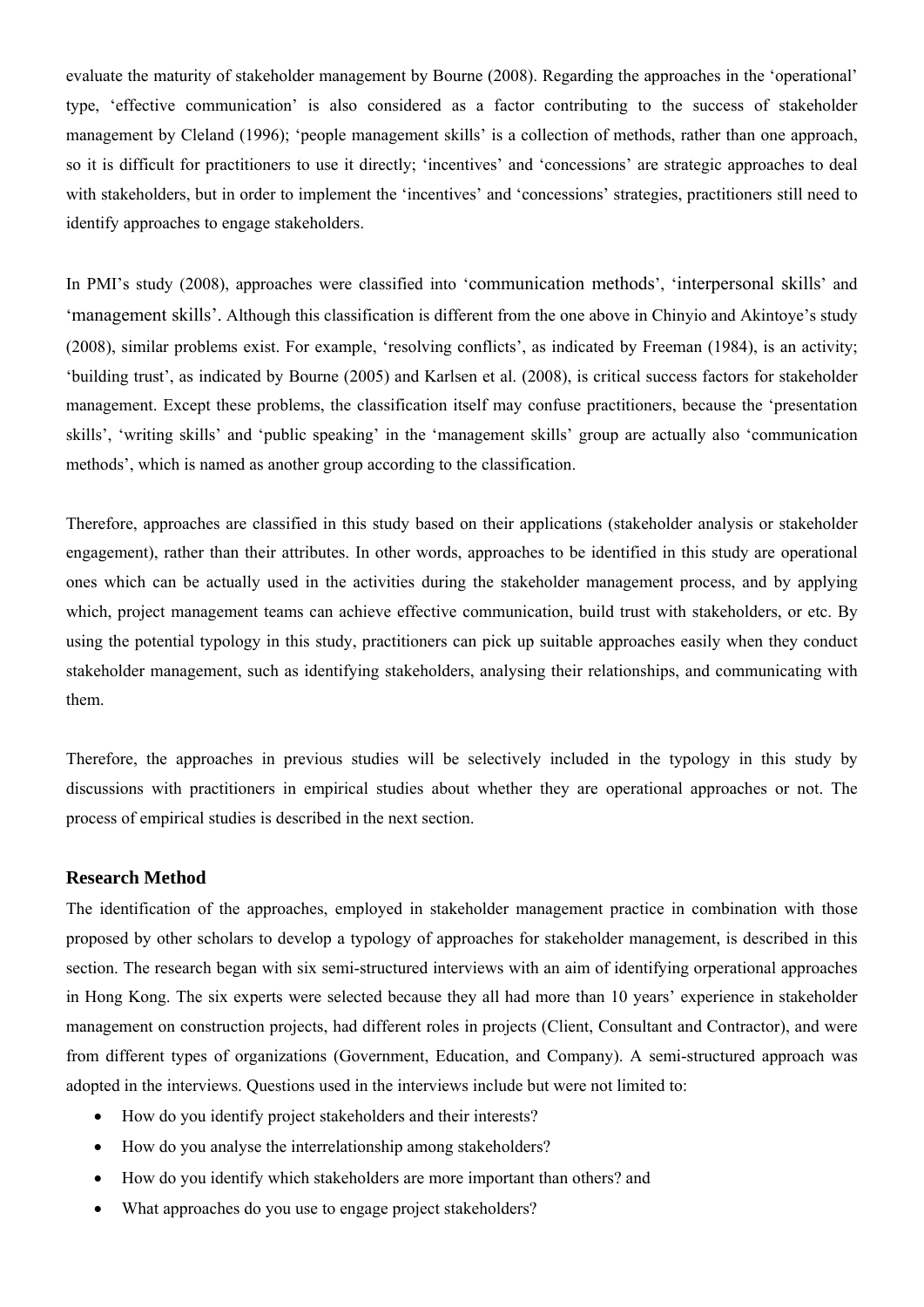Content analysis was used for "extracting and corroborating meaning from the interviews" (Chinyio and Akintoye, 2008). An initial list of approaches for stakeholder analysis was synthesized, and the first version of the survey questionnaires was developed after these interviews.

Prior to sending questionnaires, a pilot study was conducted to pre-test the suitability and comprehensibility of the questionnaire. Two project managers, a client representative and a contractor, were asked to complete the preliminary questionnaire. Their suggestions were incorporated into the final version of the questionnaire. The main part of the questionnaire rated the effectiveness of each approach identified for stakeholder analysis and engagement according to a five-point Likert scale (1 = Strongly Disagree, 2 = Disagree, 3 = Neutral,  $4 = \text{Agree}, 5 =$ Strongly Agree). The full-scale survey was conducted in Hong Kong in August 2008, and its respondents were project managers selected randomly from different organisations in the construction industry. A total of 183 completed questionnaires were received consisting of 81 respondents from client organisations, 45 from contractor companies, and 57 from consultant organisations. The response rate was 28%, which was consistent with "the norm of 20-30% with most questionnaire surveys in the construction industry" (Akintoye, 2000). The outcome of this survey is rankings of the effectiveness of the identified approaches.

In order to identify practical approaches in a place with a different culture from Hong Kong, and compare & evaluate the results with those obtained in Hong Kong, fifteen interviews were conducted in Melbourne, Australia. The same method, i.e. interview, is used in Australia as in Hong Kong, because interview is a good way to get detailed comments and opinions from practitioners. The fifteen experts, whose experiences on stakeholder management ranged from 11 to 20 years, worked for governments, education organizations, companies or Non-Government Organizations. They were not only from the construction industry, but working for general management, community relationships, and business. Experts from different areas were chosen because stakeholder management in construction is high related to general management and community engagement; this would be useful for identifying more effective approaches than if the focus was only on construction. The same questions were used during the fifteen interviews as those in Hong Kong, but all the identified approaches were listed under each question for the interviewees' comments and references. Several additional approaches and suggestions for stakeholder analysis and engagement were synthesized to revise the list of practical approaches. It should be noted that due to limited time, questionnaire survey for evaluating the effectiveness of the approaches is not conducted in Australia. This is a limitation of this study, and is described in the conclusion section. Based on the revised list and the literature review, a typology of approaches for stakeholder analysis and engagement in construction was developed.

#### **Research Findings**

## **Findings from the empirical studies in Hong Kong**

Several approaches for analysing and engaging stakeholders were identified during the interviews and the questionnaire survey in Hong Kong (Table 2). The effectiveness of the identified approaches was explored based on the mean values of the responses. Kendall's Coefficient of Concordance was calculated for measuring the agreement of respondents on their rankings of the approaches.

*(Insert Table 2 here)*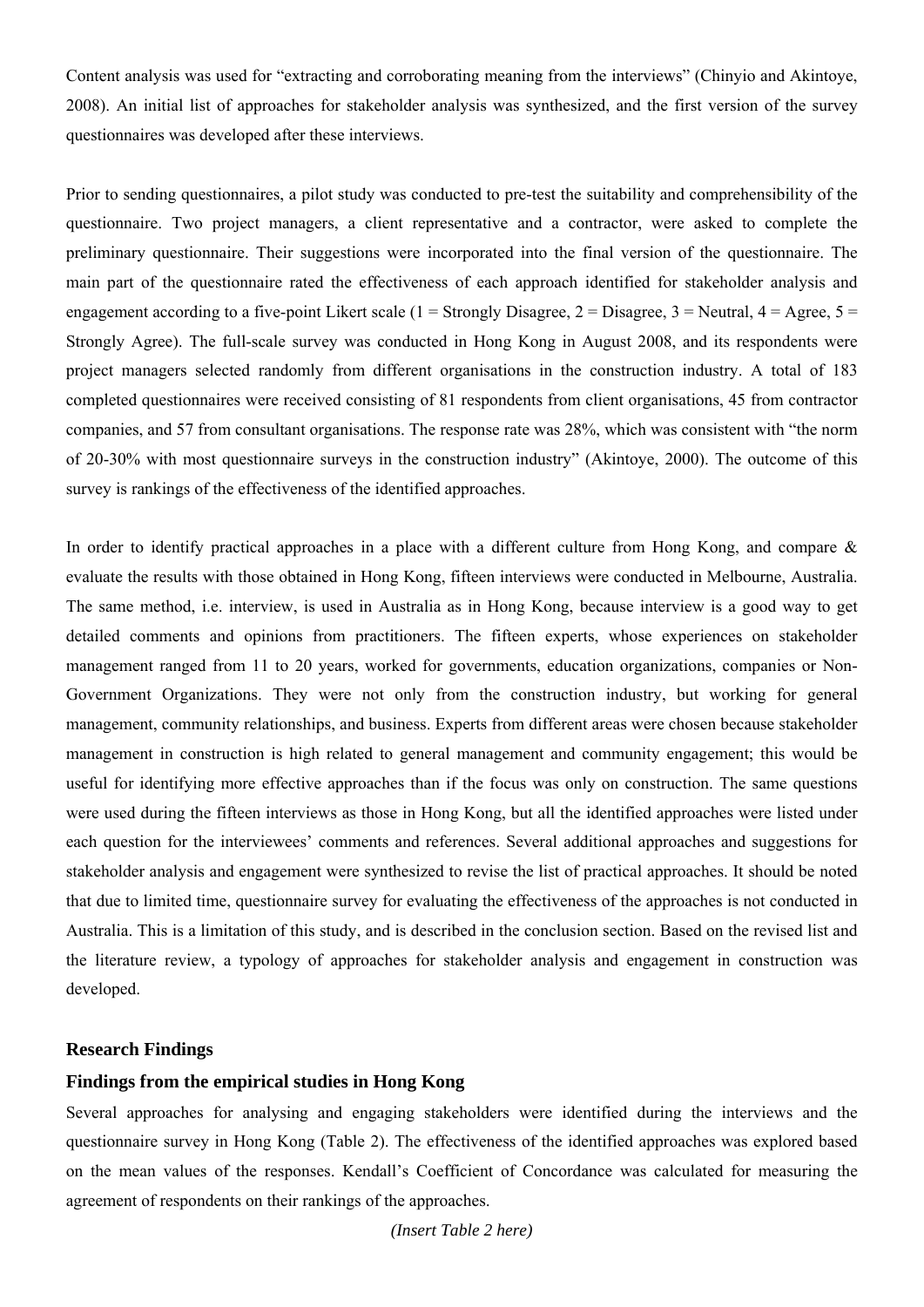In terms of 'identifying stakeholders and their interests', 'personal past experience' is ranked higher. This indicates that the experience of project managers is important. This finding is in line with the study conducted by Chinyio and Akintoye (2008), as they identified 'intuition' as an important approach for stakeholder management. It is interesting that 'asking the obvious/identified stakeholders to identify others' is also considered an effective approach for identifying stakeholders. This approach is also called 'snowball sampling' (Patton, 1990). Its aim is to make use of stakeholders' knowledge about those who have skills or information in particular areas. 'Focus group meeting' is ranked highest for identifying stakeholders' interests. Focus groups aim to discover the key issues of concern for selected groups (Dawson et al., 1993), and may also be used to discover preliminary issues that are of concern in a group or community (Victorian Government Department of Sustainability and Environment, 2005). Approaches for stakeholder identification also include: 'guidelines in the organisation, professional services, directed by higher authorities, interviews, public consultation, formal memos, and questionnaire'. Though these approaches are not ranked high, the results of the surveys show the mean values of 3 (Neutral) or larger.

The next step for stakeholder analysis is 'analysing stakeholders' relationships'. Jergeas et al. (2000) consider that "efficient management of the relationship between the project and its stakeholders is an important key to project success". Similarly, Hartmann (2002) considers that successful project relationships are vital for successful delivery of projects and meeting stakeholder expectations. Several approaches for relationship analysis were identified in the interviews. According to the results of the questionnaire, 'personal past experience' is ranked highest, followed by 'workshops', 'interviews', and other 'public engagement approaches'. On one hand, this finding confirms the importance of project managers' experience; on the other hand, it seems that there is no effective approach which has been used in practice to help project managers analyse stakeholder relationships.

Regarding 'assessing stakeholders' influence', many scholars have proposed different kinds of approaches, such as Olander and Landin's (2005) 'Power/Interest matrix', Mitchell et al.s' (1997) 'Power, Urgency and Legitimacy' model, and Bourne's (2005) 'Stakeholder Circle methodology'. However, during the six interviews in Hong Kong, none of the interviewees used, nor had heard of these approaches. These interviewees implied that they prioritized stakeholders based on their experience and the directives from higher authorities. This finding indicates the low level of stakeholder evaluation in construction. In order to identify the important stakeholder attributes for prioritisation, stakeholders' power, urgency, legitimacy and proximity, which are identified by Mitchell et al. (1997) and Bourne (2005), were introduced to the interviewees. The interviewees confirmed the importance of stakeholders' power and the urgency of their requests, and they recognized that they do consider these attributes in practice, but in an unstructured way. In terms of 'legitimacy' and 'proximity', the interviewees thought that the attribute of legitimacy is imprecise and difficult to operationalize, and they all preferred using the attribute 'proximity', which is easier to explain. In addition, the interviewees, especially those working as contractors in projects, insisted that 'the directives from higher authorities' is important for their decision making. Therefore, 'stakeholders' power, the directives from higher authorities, the urgency of the stakeholders' requests, and stakeholders' proximity' are included in the questionnaire to evaluate their importance for stakeholder estimation. According to the results in Table 2, 'stakeholders' power', which means the ability to "control resources, create dependencies, and support the interests of some organisation members or groups over others" (Mitchell et al., 1997), is considered to be the most important. This finding is in line with many previous studies, such as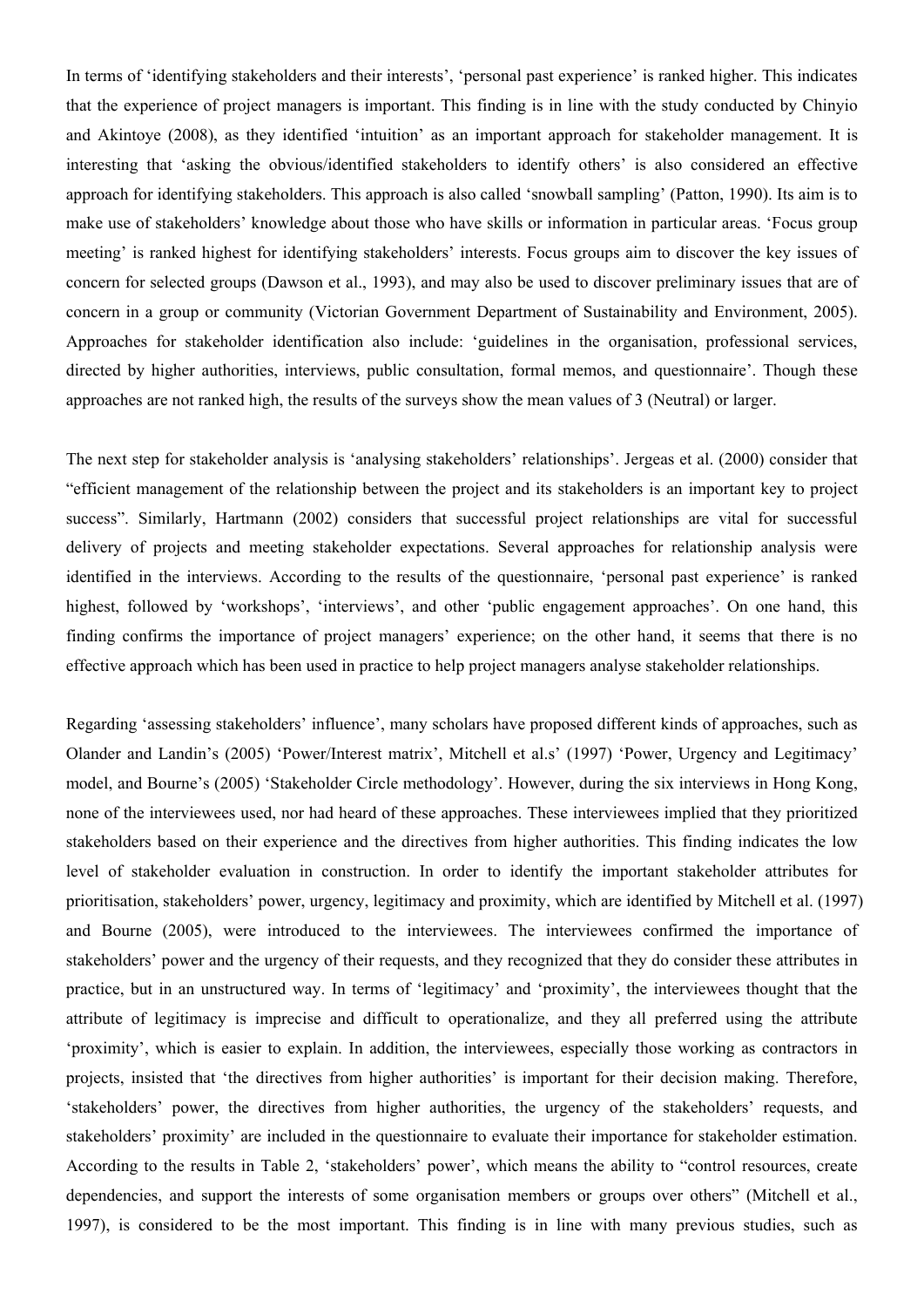Newcombe (2003), and Bourne and Walker (2005). 'The directives from higher authorities' are ranked second as the results. The reason for this may be because more than half of the respondents (102 of 183) were contractors and consultants, and their clients' requirements were important for them. Since the mean values of the four factors are larger than 3 (Neutral), they all are important for 'assessing stakeholders' influence'.

Some of the approaches identified for 'stakeholder analysis', such as workshops, interviews, and surveys, constitute communication with and engagement of stakeholders. The interviewees in Hong Kong were asked to summarize their approaches for 'stakeholder engagement'. Seven approaches (Table 2) were identified with all mean values larger than 3 (Neutral). All kinds of meetings and workshops are regarded as the most common approaches for engaging stakeholders. Negotiations can also be categorised as communication with stakeholders, especially settling disputes and problems. Similar studies in UK, Chinyio and Akintoye (2008) also emphasized the importance of workshops, meetings and negotiations. An interesting finding is that the interviewees in Hong Kong proposed not only formal engagement approaches (e.g. interviews and surveys), but also an informal approach, i.e. 'social contacts'. As the interviewees acknowledged, this approach is usually used in the private sector, but it is an effective approach for establishing and maintaining relationships with some stakeholders.

To examine whether the respondents ranked the approaches in a similar order, Kendall's Coefficient of Concordance was calculated (Table 2). The Kendall's Coefficients of Concordance are statistically significant at 1% level, which indicates that there is a general agreement among the 183 respondents on ranking of these approaches. However, when looking at the values of the last column in Table 2, all of the Kendall's Coefficients of Concordance are relatively small. This implies that though the respondents consider all of the approaches to be important, the approaches for stakeholder analysis and engagement may vary depending on different situations. As Reed et al. (2009) stated, "choice of approaches will depend on the purpose of the stakeholder analysis, the skills and resources of the investigating team, and the level of engagement". This finding is also confirmed during the interviews in Australia, which will be discussed in the next section.

#### **Findings from the interviews in Australia**

Although most of the interviewees agreed that the identified approaches from the empirical studies in Hong Kong were critical and comprehensive, they also shared their valuable experiences in stakeholder analysis and engagement. Some interviewees suggested a software tool (Darzin) and the Stakeholder Circle methodology for stakeholder management, and a further two suggestions for stakeholder engagement were also synthesized based on the interviewees' comments.

Darzin, which was suggested by three interviewees, is a data analysis software solution, created specifically for stakeholder engagement and community consultation (Darzin, 2009). This web based software is used to record project communications, stakeholder contact details and issues, and analyse this information qualitatively and quantitatively. The 'centralised' nature of the database ensures project team members can work from a range of locations to enter information about specific engagement activities and stakeholders. This software also has an automated reporting function to map issues throughout the project, ensuring all information is managed consistently and can be shared across a large project team. The interviewees consider this software acts as a register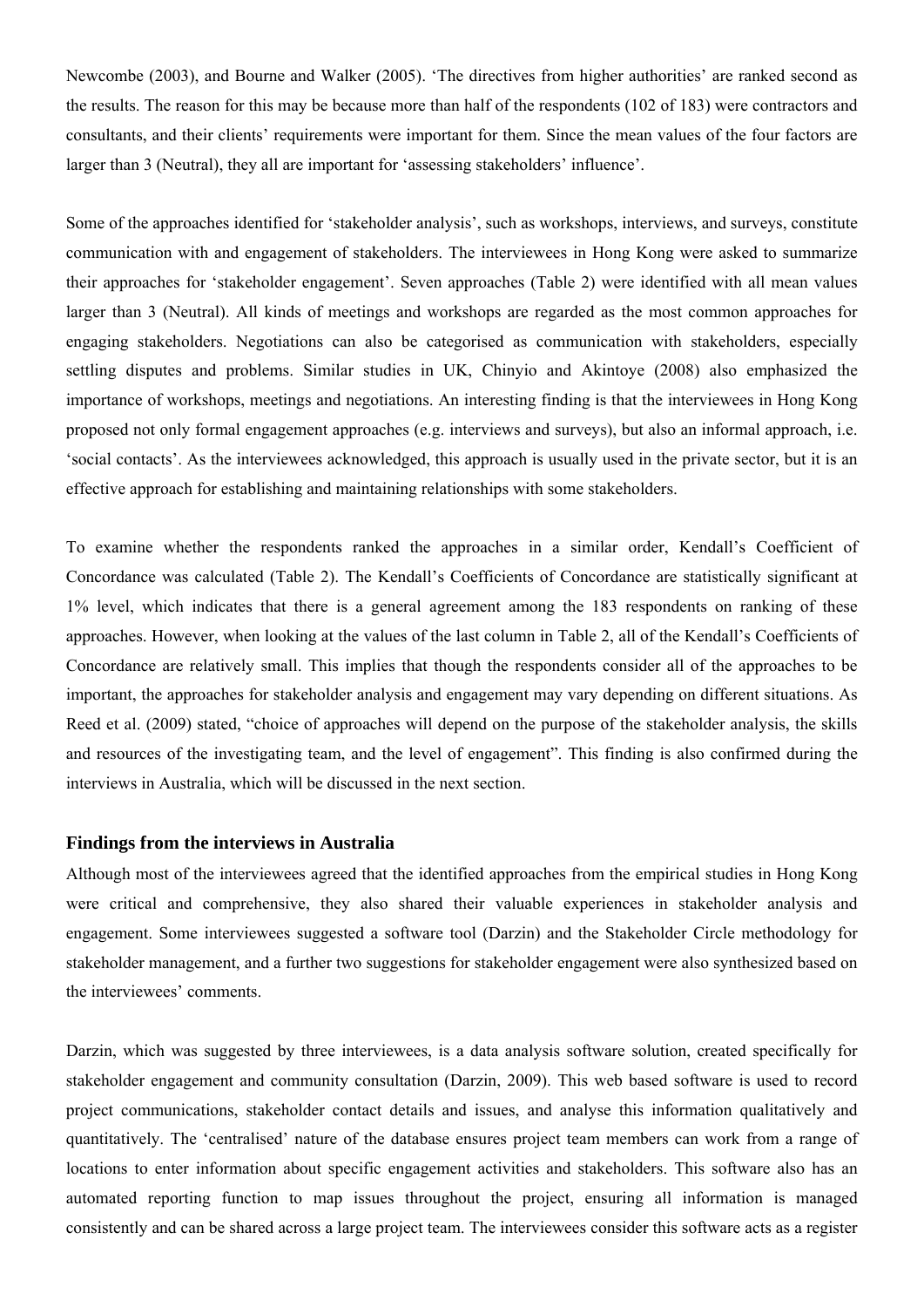to monitor emerging issues, which can provide a historical log on key stakeholders, their issues over the course of the project and how they have been managed / resolved during this time.

Regarding the Stakeholder Circle methodology, an interviewee thought that this approach implemented a straightforward methodology that allowed her team to make a meaningful assessment of the stakeholders and understand their relative power and influence. She recommended the researcher to include this methodology in the typology of approaches

Both the Darzin and Stakeholder Circle software tools were recommended by the interviewees. While Darzin focuses on recording and analysing stakeholder engagement activities, Stakeholder Circle offers a mechanism for assessing the relative influence of each stakeholder and tracking the progress of the relationship over time. They will be explained in details in the case study section. Besides the Darzin and Stakeholder Circle, other important suggestions were raised by the Australia interviewees.

First, several interviewees proposed that 'public engagement approaches' is a broad term and includes different kinds of approaches. One interviewee  $3<sup>rd</sup>$  of the interviewees), who works for government in the sustainability and environment area, introduced about seventy approaches for stakeholder consultant and engagement. In order to identify the public engagement approaches commonly used in construction, the interviewees were asked to specify the public engagement approaches in the following interviews, and emails were also sent to the first two interviewees to ask for their answers. Twenty three different engagement and consultant approaches, including but being not limited to newsletters, forums, fact sheets, and walking tours, were proposed by the interviewees. The interviewees also indicated that there is no single, most effective approach to involve stakeholder; the selection of approaches depends on situations and stakeholders; and usually a number of alternative approaches are combined to engage stakeholders. These comments confirmed the finding in Hong Kong, which is implied by the small values of the Kendall's Coefficients of Concordance. Since many approaches for stakeholder analysis and engagement were identified, the interviewees also suggested that a list, interpreting the use of the approaches, as well as their constraints, should be made available and form decision-making criteria for project managers' benefit when making choices about appropriate approaches.

Second, two interviewees, one from the construction sector and one working on community relationships, suggested that the stakeholder engagement approaches need to match the level of engagement. This suggestion is in line with Reed's finding (2008). Reed (2008) conducted a literature review, and suggested that for best practice of stakeholder participation, "methods should be selected and tailored to […] an appropriate level of engagement". The interviewees also recommended an engagement spectrum, which is developed by the International Association for Public Participation (IAP2). Five engagement levels, viz. inform, consult, involve, collaborate, and empower, are comprised in the engagement spectrum (Victorian Government Department of Sustainability and Environment, 2005). Though several scholars, such as Pretty (1995), Rowe and Frewer (2000), and Richards et al. (2004), have proposed different engagement levels, the five levels are used in this study, because the interviewees in Australia accepted them as being a standard, and one of the interviewees from the construction sector had applied this spectrum in his work and proved its effectiveness. As one interviewee stated, "this spectrum can be used to ensure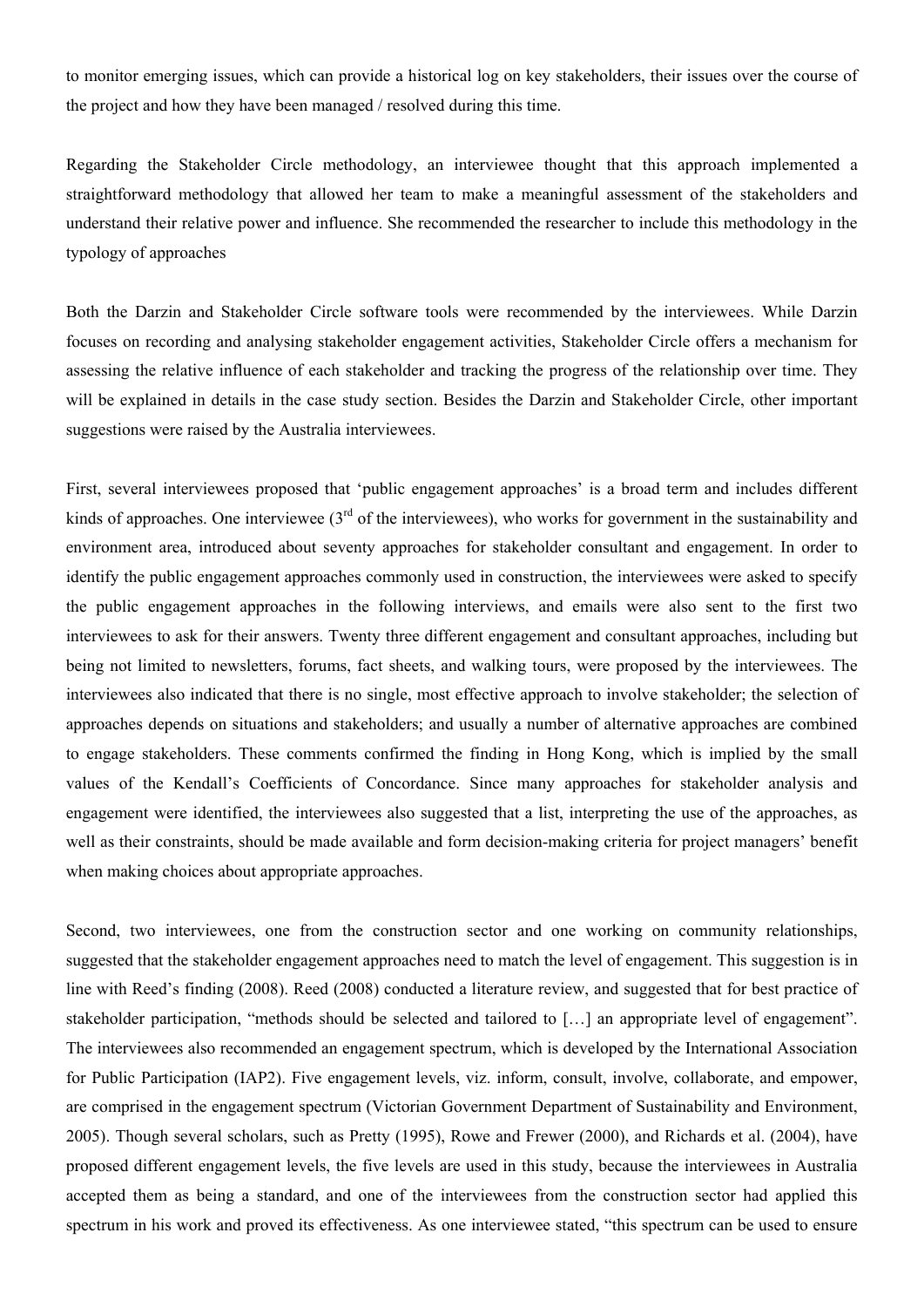a common understanding of 'stakeholder engagement' ". According to this suggestion, the identified approaches for stakeholder engagement were matched to the IAP2 spectrum in the typology section.

The findings in Australia, namely the Darzin software tool, the Stakeholder Circle methodology and the two suggestions above, are used to enhance the findings in Hong Kong. A typology of approaches for stakeholder analysis and engagement in construction is thus developed by synthesizing the findings from Hong Kong and Australia with the outcomes in previous studies, and described as follows.

### **A Typology of Approaches**

A typology of approaches for stakeholder analysis and engagement is synthesized in Table 3. The strengths and limitation of each approach and engagement levels that each approach corresponds to are described in Table 4. To execute the typology, project managers should choose approaches corresponding to the stakeholder management process. First, to identify stakeholders and their interests, project managers can use approaches under the "identifying stakeholders and their interests" column in Table 3 by considering their strengths and limitations listed in Table 4. Then, based on the stakeholders' interests, project managers can apply approaches in Table 3 to assess stakeholders' influence and analyse stakeholders' relationships. Finally, according to the stakeholders' interests and priority, project managers can decide the engagement level of each stakeholder, and engage stakeholders by using the approaches corresponding to the engagement level in Table 4. Therefore, according to the strengths, limitations and applications of each approach in the typology (Tables 3 and 4), project managers can pick up suitable approaches easily when they conduct stakeholder management.

It should be reiterated that the thirty approaches, their descriptions, strengths, and limitations are developed based on not only the findings of the empirical studies in Hong Kong and Australia, but also several previous studies, including Patton (1990), Newcombe (2003), Bourne (2005), Foster and Jonker (2005), Victoria Government Department of Sustainability and Environment (2005), Olander (2006), Pryke (2006), Chinyio and Akintoye (2008), PMI (2008), Darzin (2009) and Reed et al. (2009). It also needs to be reiterated that there is no stand-alone approach, and most of the approaches should be combined with other approaches. For example, the Stakeholder Circle must be accompanied by workshops, meetings or other means of joint data collection to identify and assess the nature of relationships with stakeholders; Social Network Analysis usually collects information with the help of surveys, emails, or interviews. The approaches selection should take into consideration not only the social and cultural context of the analysis but also the time limits and resources that can be reasonably allocated to this activity. To discuss how the approaches for stakeholder analysis and engagement were applied, and to illustrate the rationale behind the choice of approaches, five projects in Australia and Hong Kong were used as case studies. At the end of each case study, project management teams were asked to complete a feedback questionnaire for evaluating the usefulness of the typology of approaches according to a five-point Likert scale  $(1 -$  Strongly Disagree,  $2 = Disagree$ ,  $3 = Neutral$ ,  $4 = Agree$ ,  $5 = Strongly Age$ ). Descriptions in the questionnaire and analysis results are shown in Table 5. Due to the space limitation, only two case studies are explained in the next section.

*(Insert Table 3 here)*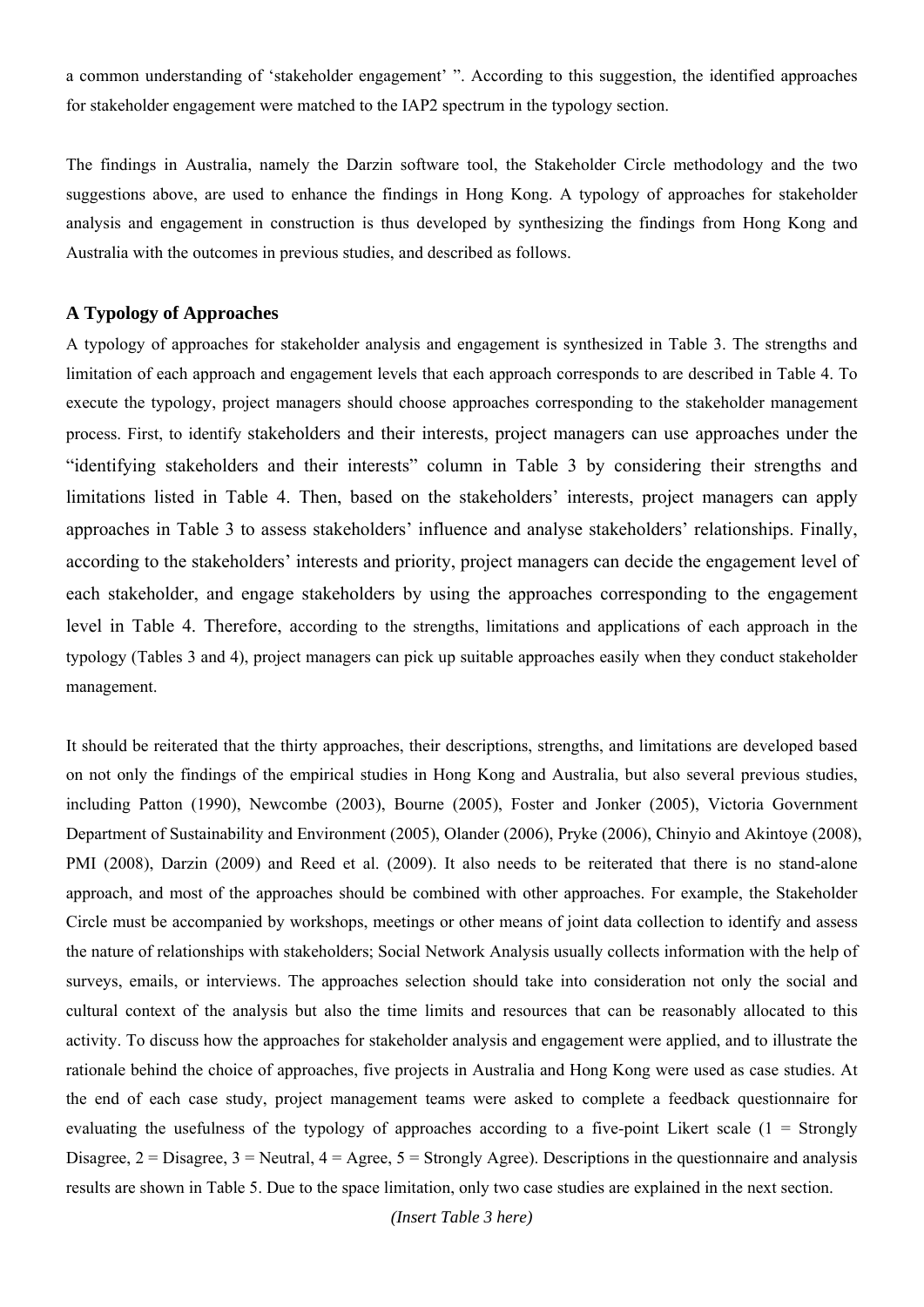*(Insert Table5 here) (Insert Table6 here)* 

#### **Case studies**

### **Project 1 – A school building project – T College**

T College is a unique tertiary institution that provides a diverse range of high-quality academic and extra-curricular programs for talented students from across Australia and around the world. The project was the construction of a new building to provide new classrooms and facilities for the college's theological school. The project was relatively small with the contract price of AU\$2 million, and the construction stage was the focus of this case study description. The project manager, who was also a T College employee for more than ten years, had direct responsibility for buildings, grounds and infrastructure projects in the campus. He reported to the Director of Finance & Administration, the chief financial officer who was also a member of the senior management team in the college. The financier/sponsor of this project was a large private company that finances ecclesiastical projects.

Since this project was small and the project manager and the Director of Finance & Administration had extensive experiences in campus development, the stakeholders and their interests were identified during a meeting with the project manager and the Director of Finance & Administration, and stakeholder profiles and the stakeholders' interests were developed during that meeting. The project manager and the Director of Finance & Administration were then asked to prioritize all the stakeholders using their knowledge of all the stakeholders identified and their experience in managing relationships in this environment. The Stakeholder Circle was used for this identification and prioritisation process. Stakeholders' power, proximity and urgency were evaluated by the project manager and the Director of Finance & Administration. The priority list is as follows:

- 1. Manager Buildings, Grounds & OHS
- 2. Director of Finance & Administration
- 3. Architectural firm
- 4. Warden
- 5. Director of the Theological School
- 6. City Council
- 7. Contractor
- 8. Consultants
- 9. Sub-contractor
- 10. Suppliers
- 11. Financier
- 12. External consultant
- 13. Students/Staff
- 14. Family and representatives of the ashes in the landscape

In order to analyse stakeholders' relationships, a survey for Social Network Analysis was developed by one of the authors and the project team. Two questions to determine the nature of the information exchange and influence networks were included in the survey. They are as follows: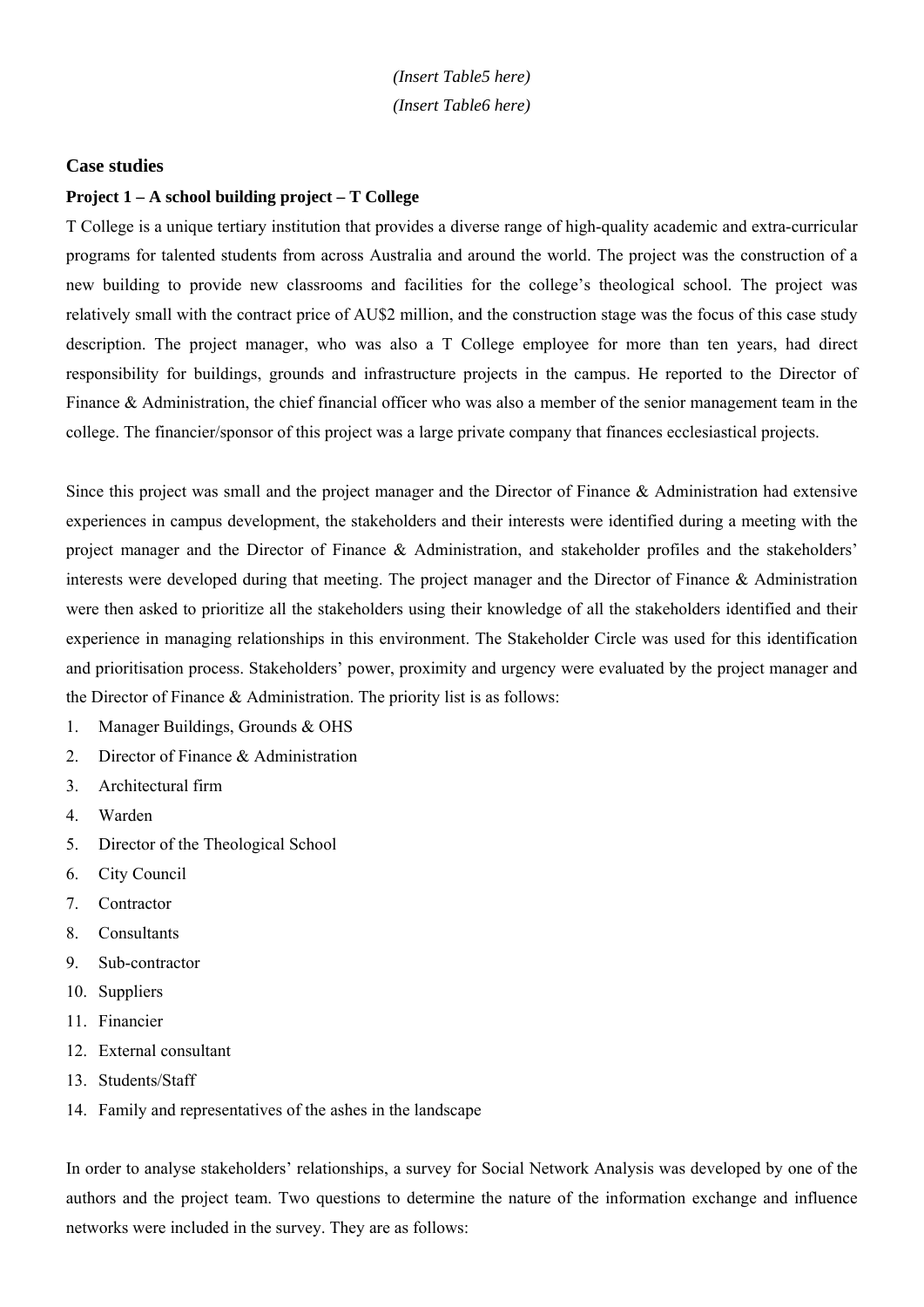- Please nominate groups or individuals, or choose those from the following list (please refer to the list in Table 5) with whom you typically exchange information regarding the project. (Direction: 1 = Provide information/advice to;  $2 =$  Receive information/advice from;  $3 =$  Both provide and receive. Frequency:  $1 =$  Seldom;  $2 =$  Sometimes;  $3 =$  Often;  $4 =$  Very often.)
- Please nominate groups or individuals, or choose those from the following list (Please refer to the list in Table 5) who changed or influenced your activities related to the project in the construction stage and to what extent?  $(1 = To some extent; 2 = To a considerable extent)$

The questions were sent out by the project management team via email. One additional stakeholder, i.e. College Board Members, not identified during the meeting was nominated by the Warden. It should be noted that not all the sixteen stakeholders (including subcontractors, consultants and suppliers), were themselves surveyed, owning to time and resource limitations. However, the project was a usual design-build case, and it can be assumed that the project management team had a good understanding of the relationships between these non-surveyed stakeholders and the others. The data gathered from the survey was analysed by a Social Network Analysis tool, NetMiner (Cyram, 2009). Figure 1 is the map of the networks in the project. Three network indices are used for analysis: density, cohesion, and status centrality (Wasserman and Faust, 1994; and Parise, 2007).

#### *(Insert Figure 1 here)*

Density and cohesion are two network measures that are more descriptive of the entire network rather than of individual nodes. Density in the information network is defined as the ratio of existing information ties in a network to the maximum number of ties possible if everyone in the group shared information with everyone else (Wasserman and Faust, 1994; and Parise, 2007). Network density ranges between 0 and 1. The higher the density, the more frequent information sharing is in the network. The mean network density in Figure 1(a) is 0.667, which indicates a high frequent information exchange in the project (Parise, 2007). Cohesion measures "the distance, or the number of links, to reach nodes in a network", and it is based on the shortest path (Parise, 2007). For an information network, the lower the cohesion number, the better, because this indicates that there is a shorter distance for information to be disseminated in the network. Cross and Parker (2004) consider an average cohesion number of around 2 to be acceptable for an information network. The average cohesion in the information exchange network of this project is 2.596, which indicates the average distance to share information from one stakeholder to the others is between 2 and 3. As shown in Figure 1(a), the Warden was the person who brought together disconnected segments, i.e. Family and representatives of the ashes in the landscape and Board, in the network. The Warden was the only one who linked with these stakeholders, and thus he was an important person in the network.

To estimate the prominence of stakeholders in the influence network (Figure 1 (b)), several centrality measures are available such as degree, betweenness, closeness, status and power centrality (Cyram, 2009) in social network theory. Status centrality was used for analysis in this study as this centrality considers every connection (even up to infinite length connections) between focus node and pair nodes (Cyram, 2009). If a focus node has more connections, it may have larger centrality value. As the length of a connection increases, so influence decreases exponentially by the attenuation factor (value is 0.5 in this study). In-status centrality indicates to what the extent a stakeholder is affected by others; whereas, out-status centrality indicates the extent that a stakeholder can affect others (Katz, 1953). Regarding the influence of a stakeholder, the out-status centrality is used as the outcome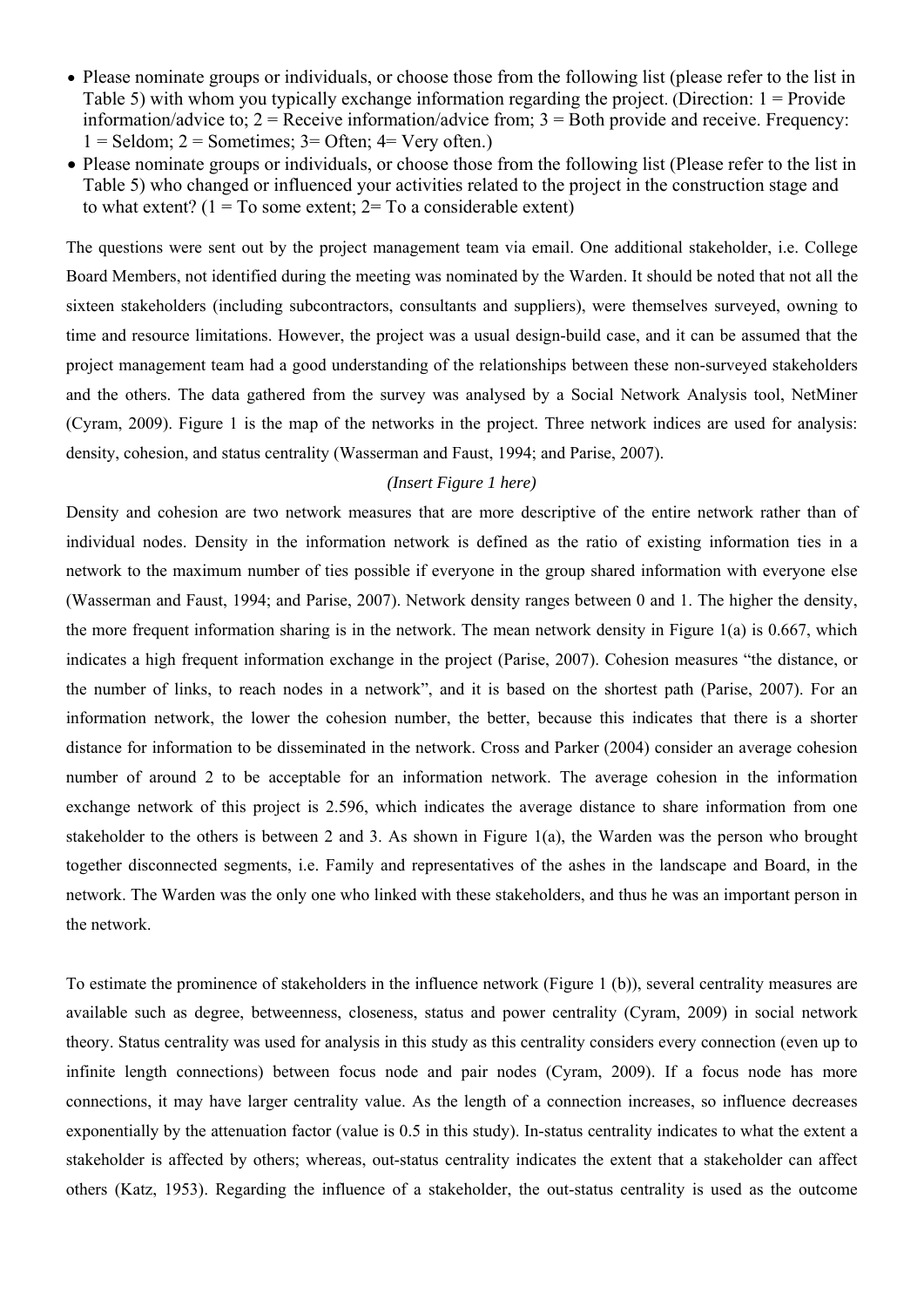measures. The higher the out-status centrality values, the more important the stakeholders are. The status centrality value for each node is shown in Table 6.

#### *(Insert Table 6 here)*

The outcomes from the Stakeholder Circle and Social Network Analysis were shown to the project management team in a following meeting. The team was satisfied with the current collaborations in the network (Network density is 0.0667, and Cohesion is 2.596). By comparing the outcomes of stakeholders' priority between Stakeholder Circle (SC) and Social Network Analysis (SNA), the main differences were identified as the priorities of 'Warden' (SC 4, SNA 2), 'Financier' (SC 11, SNA 7), 'Family and representatives of the ashes' (SC 15, SNA 11), and 'Board' (SC N/A, SNA 12). Those numbers in brackets are priority numbers with different methods, namely, Stakeholder Circle (SC) and Social Network Analysis (SNA). It can be found in Figure 1(a) that 'Financier', 'Family and representatives of the ashes', and 'Board' all share information with 'Warden', so a meeting was then conducted with the Warden by the project manger and one of the authors. The warden indicated that he was friends with the financier and some benefactors (Family and representatives of the ashes), and communicated with them about the project periodically. Although these two groups were less involved in the construction stage than in the briefing stage, they did care about the status of the project, particularly the budget (for Financier) and the landscape (for benefactors). With respect to the data about the Board, the Warden explained that it was his responsibility to report to the board members monthly and their satisfaction was important. Therefore, these three groups, namely, 'Financier', 'Family and representatives of the ashes', and 'Board', should be paid attention to. After the meeting with the Warden, the project management team re-thought the ranking list generated via Stakeholder Circle, and re-ordered stakeholder list is as shown in Table 7.

### *(Insert Table 7 here)*

Comparing with the order in the priority list generated via Stakeholder Circle, the Warden was ranked from fourth to second because as seen in Figure 1(a) he was the only one person who communicated with the Board and the Family and representatives of the ashes in the landscape, and also he communicated with relatively extensive stakeholders in the network. Contrarily, the City Council was ranked lower (from sixth to eighth) in the re-ordered list; this is reasonable as the project manager stated that the responsibilities of the City Council were to approve the construction of the project and monitor the construction under the legal requirements; as the project had been approved and was being constructed regularly, the City Council had less influence on the project at that time. In addition, according to the Warden's suggestions (in the last paragraph), the rankings of the Financier and the Family and representatives of the ashes in the landscape were higher in Table 7 than in the priority list (generated via Stakeholder Circle). It should be noted that no approach for identification and prioritization is perfect and that the use of the Social Network Analysis is to help the project team to see anomalies and make the necessary corrections.

The project management team then assessed the current communication with all stakeholders (Step 4 in Stakeholder Circle). The results showed the attitudes of all stakeholders were satisfactory. Finally, the project developed an engagement plan for further application, based on the typology in Tables 3 and 4. The engagement levels and approaches for each stakeholder were developed (Table 7). It can be seen that the engagement level basically increases along with the stakeholders' priority.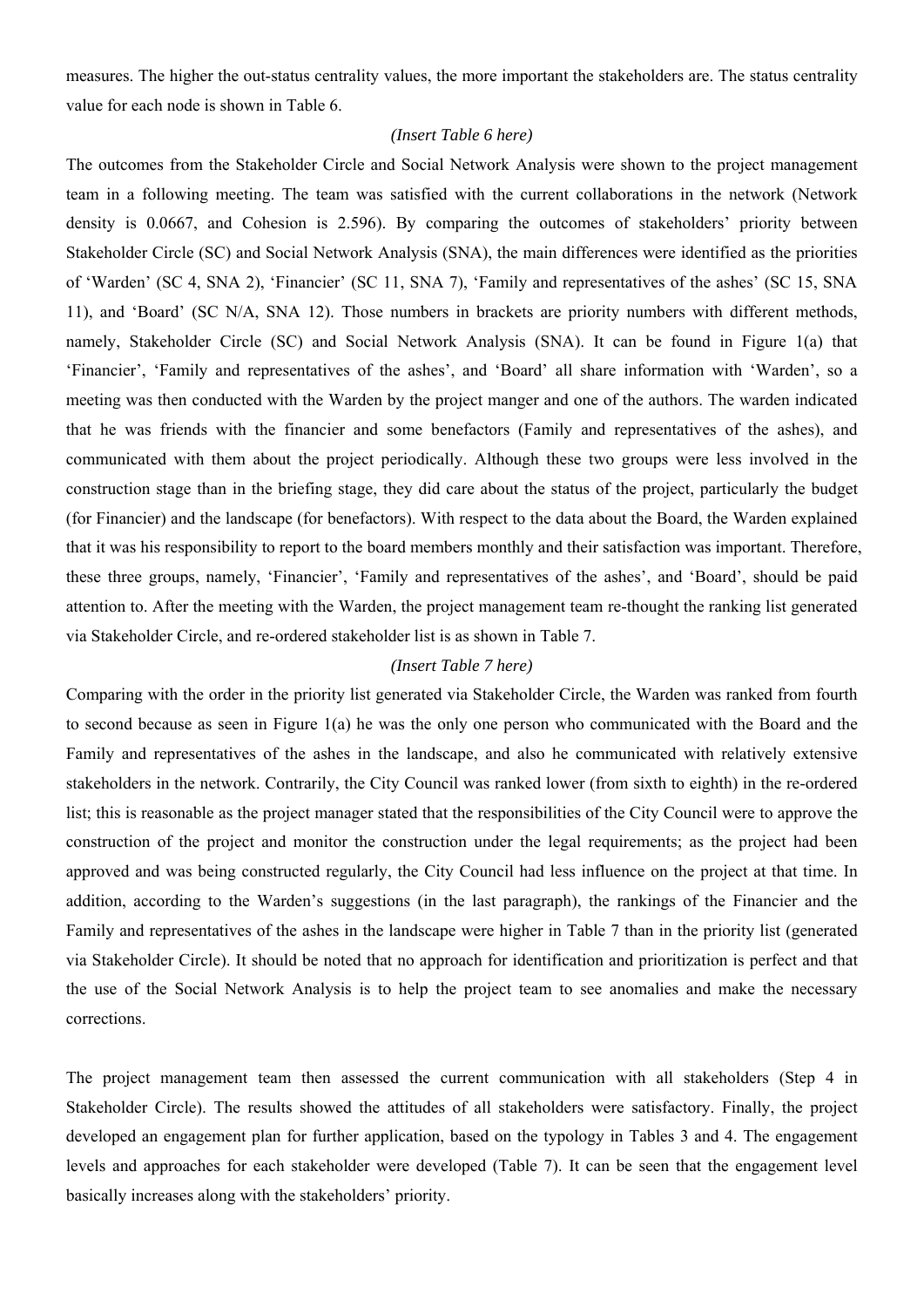At the end of this case study, the project management team was asked to complete a feedback questionnaire. The details will be described in the discussion section. Basically, the project management team considered the typology is useful, and will adopt it as a reference for future work.

#### **Project 2 – Urban renewal (CI) – Council 1**

The CI project represents the potential for as much as AU\$1 Billion in new investments in a district of the city over the years leading up to 2020. The district was located 8 km north of the city CBD and was a vibrant and diverse community that includes a busy central retail hub. The study area for the CI project was approximately 35 hectares in size, of which Council 1 controls 12 hectares. The CI project evolved from a government plan, itself the product of five years' consultation with associated communities, traders, landowners, state government agencies and other stakeholders. It focuses on new connectivity between people and their places of work, culture, sport and leisure. The main goal of this project was the reinvigoration and renewal of the district.

The project started in 2006, and at the time of writing was at the design stage. More than 400 stakeholders were identified in the project based on all kinds of engagement approaches. Since the project manager was involved in the project from the start, he was asked to review the typology in Table 3 and indicate the approaches for stakeholder analysis and engagement in the CI project. The main approaches were:

Inform: newsletters, postcard series, feedback bulletins, displays, Darzin, media management, fact sheets;

Consult: hotline, focus groups, surveys, walking tour, website, online community forum, listening posts, interviews;

Involve: community champions, community forums/speak out, meetings;

Collaborate and empower: communication café, workshops, community infrastructure reference group.

Most of the approaches were identical to those in Table 3 though some had different names. Since there was a large number of stakeholders and their interests in the project, Darzin was high regarded by the project manager. About 80 stakeholders' interests were classified in Darzin by the project manager team based on the engagement with stakeholders. Stakeholders' information and all kinds of communications can be documented in the Darzin software. Based on the records, all communication activities, actions, and issues related with every stakeholder can be easily identified; and the content of the meeting can be indexed according to the classification of stakeholders' interests.

In order to prioritise the stakeholders, the Stakeholder Circle software was used during a workshop with the project management team. A sample of 29 individuals or groups was chosen from the full list for analysis due to the limited time available. The stakeholders in order of priority are listed in Table 8. The project director and manager thought that the use of Stakeholder Circle for analysing stakeholders' influence added value to their organisation, and said that they would like to apply the outcomes to their communication process. The opinions of the project management team about the typology of approaches were obtained by a feedback questionnaire and are described in the next section.

#### **Discussions**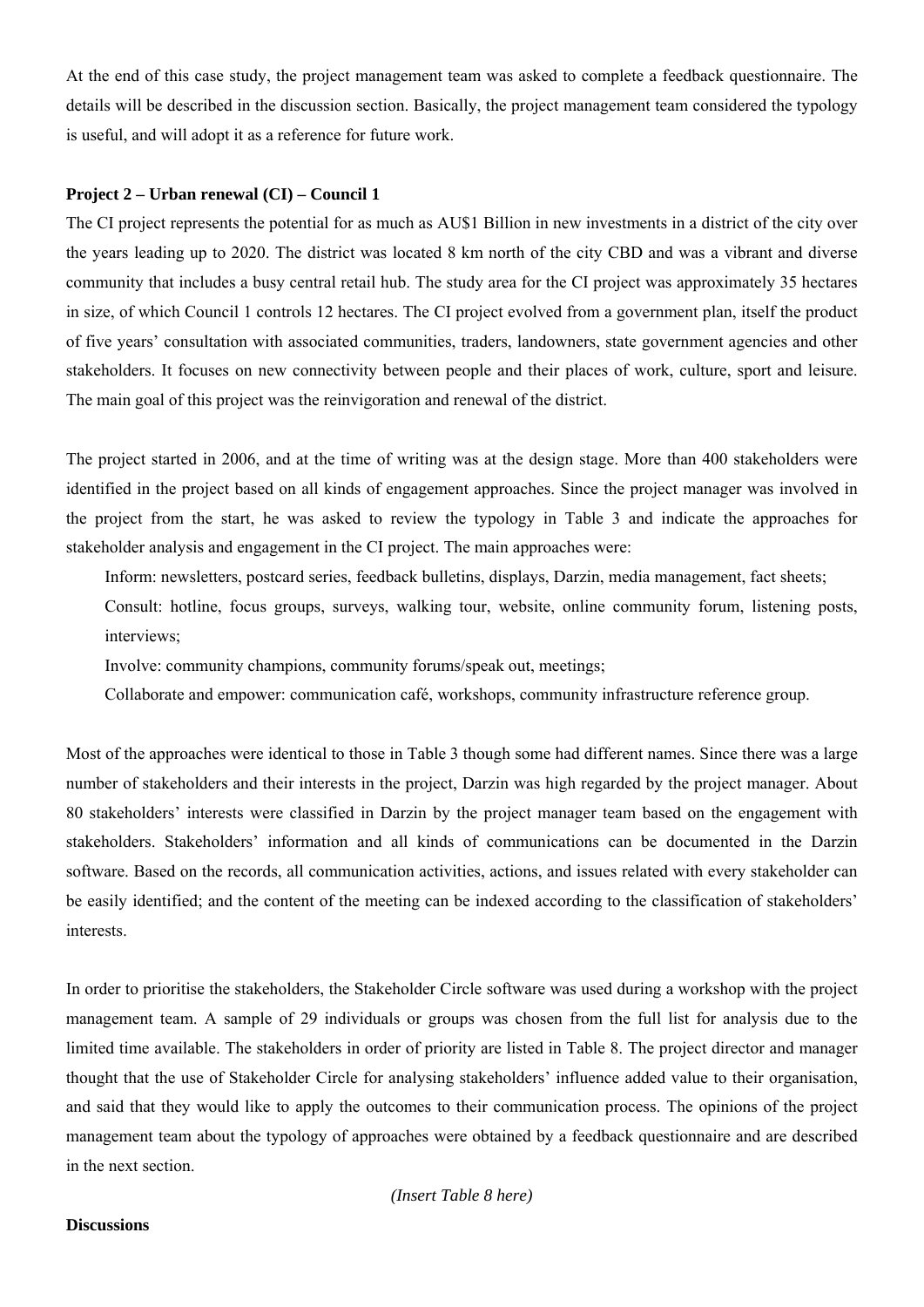The analysed results in Table 5 indicated the project management teams considered the typology of approaches was useful, and it should be used as a supplement to a systematic process of stakeholder management. Comments were also given by the project management teams. Based on their experiences in stakeholder management, although the approaches in the typology can cover different methods in general, the management teams may name them differently, or combine different approaches in practice. For example, in the CI project, the project management team applied "online community forum", which is a combination of "forum" and "website". From this point of view, it is hard to say the typology includes all methods for stakeholder management. Nevertheless, the project management teams do think this typology is a relative comprehensive collection of approaches and they may develop their own approach profile based on the typology according to the resources in projects and organisations.

The case studies also confirm the findings from previous empirical studies that the selection of approaches should be suitable for a particular situation and depend on resources of the project, the nature of the project and the aims and objectives of the engagement.

In the first project, Social Network Analysis is shown to play a valuable role as an evaluation tool for the estimation of 'whole-of system' stakeholder relationships. However, in the second project, the project management team preferred not to use it with two considerations: (1) the project includes numbers of sub-projects, and involves substantial stakeholders, so it would take a very long time to collect data for Social Network Analysis; (2) most of the stakeholders were external stakeholders, and the respondent rate, if a SNA survey was conducted, could not be guaranteed. Although these considerations are reasonable, the authors consider the main reason that the project management team hesitated to use Social Network Analysis in the project is this approach was in its infancy in the construction industry, and the practitioners had not fully understood its significance.

Similarly, because of the different resources and natures of the two projects, the Darzin software may not be appropriate for the first project. The first project was a relatively small project with less than 20 stakeholder groups, so the approaches for stakeholder analysis and engagement were simplistic and conventional. It may waste of time and money for the project management team to use the software. However, a formal memo like Table 8 would be more useful for the team's information.

A comparison of the engagement approaches used in the two projects reveals that more types of engagement methods were applied in highly complex projects. For example, in the CI project, not only meetings, interviews and surveys were conducted, but also a hotline, newsletters and website were established for the government departments and public's information. In contrast, in the T College project which was considered to be medium complexity projects, only the basic engagement approaches (e.g. meetings, and interviews) were used. Thus, based on these two projects, it can be assumed that the complexity of projects and the experience of the project management teams are contributory to the importance that is attached to stakeholder management.

Besides the considerations in the approach selection, the case studies also confirm that there is no single, most effective approach, and usually a number of alternative approaches are combined to analyse and engage stakeholders. A more obvious example is the combination of the outcomes from Stakeholder Circle and Social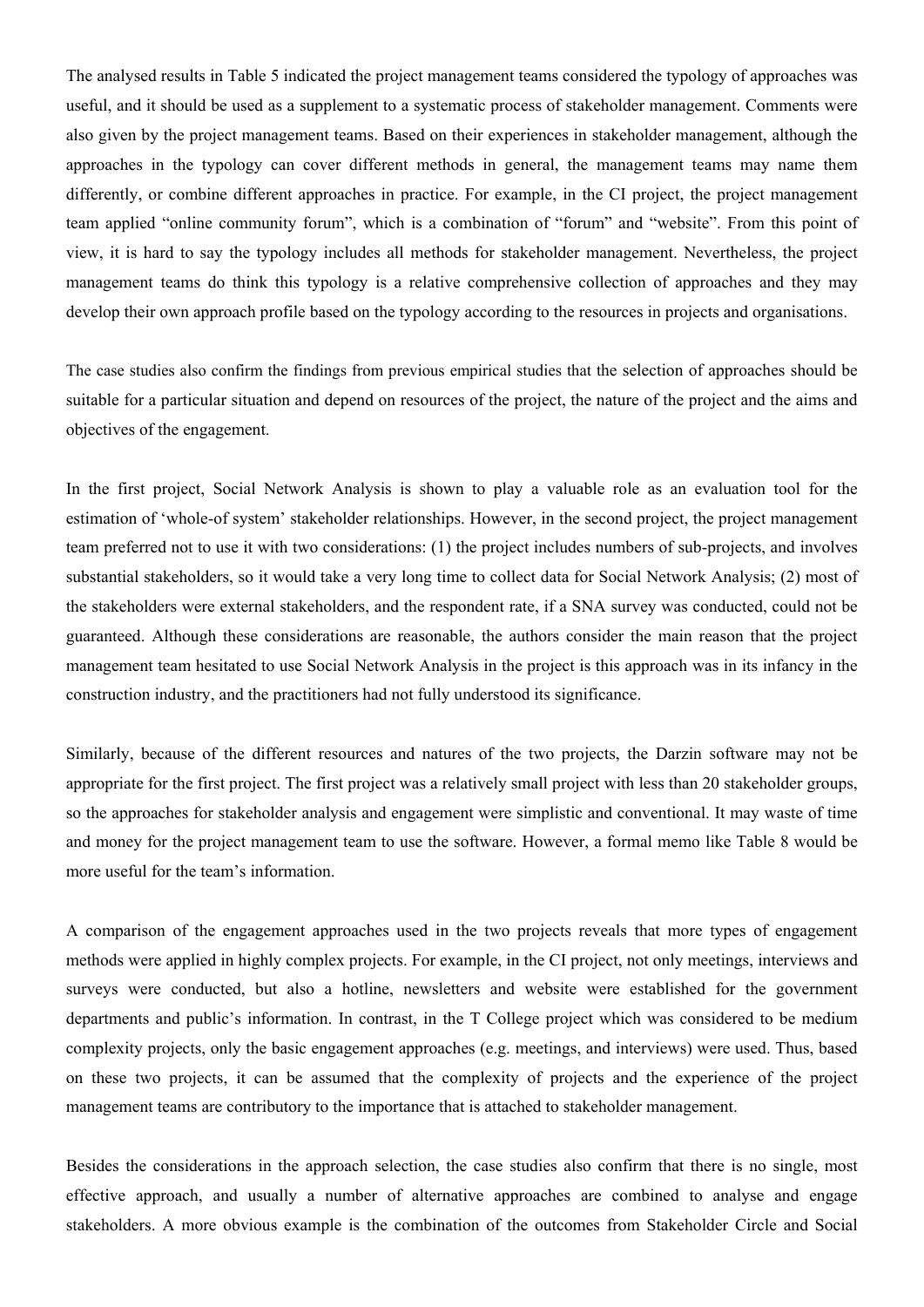Network Analysis for re-prioritizing stakeholders in the first project. This is also suggested by Chinyio and Akintoye (2008) in their studies in UK that "the respective approaches supplement each other and can be drawn or activated from a pool".

#### **Conclusions**

The main focus of this study is the development of a typology of approaches for stakeholder analysis and engagement. A typology is developed based on a literature review, and empirical studies in Hong Kong and Australia. A total of thirty approaches, their strengths and limitations are comprised in the typology. These approaches are classified based on their applications during the stakeholder management process. According to the strengths, limitations and applications of each approach in the typology, practitioners can pick up suitable approaches easily when they conduct stakeholder management. Findings show that the success of a particular approach depends on internal and external factors, such as the nature of the project, the resources in the organisation, and the communication environments. No approach for stakeholder identification and prioritization is perfect. Combining several approaches when necessary is the best way to manage stakeholders.

The typology is a relative comprehensive collection of approaches. Project managers may develop their own approach profile based on the typology according to the resources in projects and organisations. The empirical studies were conducted in Hong Kong and Australia, so the findings may mainly reflect the stakeholder management environments in these two regions. However, as the development process of the typology is rigorous, with circumspect modifications, project managers in other regions may also use it as a reference in their practice.

#### **References:**

- Akintoye, A. (2000) Analysis of factors influencing project cost estimating practice. *Construction Management and Economics*, 18: 77-89.
- Ballejos, L.C. and Montagna, J.M. (2008) Method for stakeholder identification in interorganizational environments. *Requirements Eng.*, 13, 281-297.
- Bourne, L. (2005) Project relationship management and the Stakeholder Circle™. *PhD Thesis*, RMIT University. Australia.
- Bourne, L. (2008) Stakeholder relationship management maturity. *PMI Global Congress Proceedings*, St. Julians, Malta.
- Bourne, L. and Walker, D.H.T. (2006) Visualizing stakeholder influence two Australian examples. *Project Management Journal*, 37 (1), 5-22.
- Chess, C. and Purcell, K. (1999) Public participation and the environment do we know what works. *Environmental Science and Technology*, 33, 2685-2692.
- Chinyio, E.A. and Akintoye, A. (2008) Practical approaches for engaging stakeholders: findings from the UK. *Construction Management and Economics*, 26(6), 591-599.
- Cross, R. and Parker, A. (2004) *The Hidden Power of Social Networks*, Harvard Business School Press. Boston, Massachusetts.
- Cyram (2009) NetMiner 3.4.0. Seoul: Cyram Co., Ltd.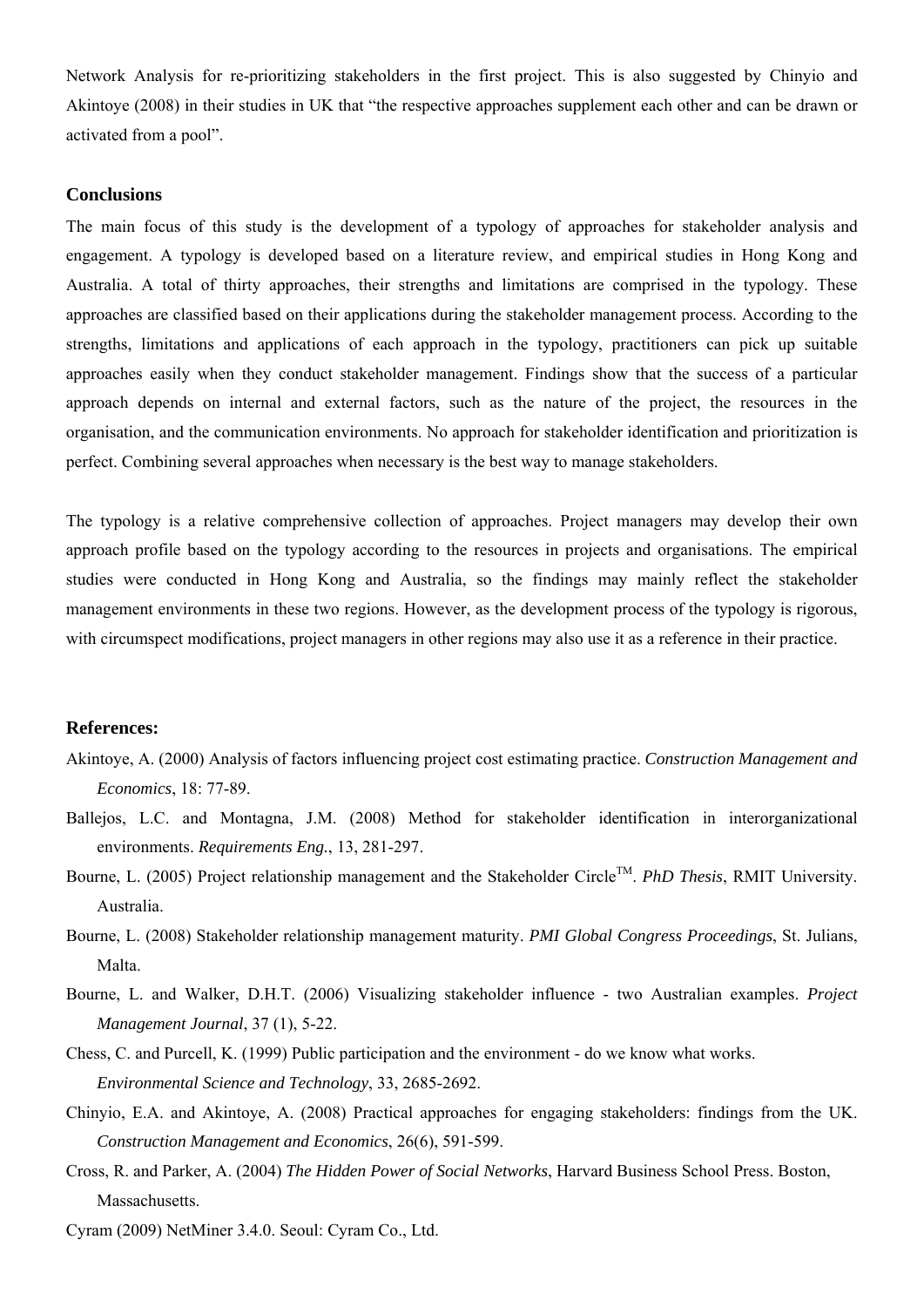Darzin (2009) *<www.darzin.com>*, accessed at 10 Aug 2009.

- Dawson, S., Madnerson, L. and Tallo, V.L. (1993) *A manual for the use of focus groups*, International Nutrition Foundation for Developing Countries (INFDC), Boston, MA, USA.
- Foster, D. and Jonker, J. (2005) Stakeholder relationships: the dialogue of engagement. *Corporate Governance*, 5(5), 51-57.
- Greenwood, M. (2007) Stakeholder engagement: beyond the myth of corporate responsibility. *Journal of Business Ethics*, 74, 315-327.
- Hartmann, F.T. (2002) The Role of Trust in Project Management, in Slevin, D.P., Cleland, D.I. and Pinto, J.K. (Eds) *Frontiers of Project Management Research. Newtown Square*, Pennsylvania, PMI, pp. 225-235.
- Jepsen, A.L. and Eskerod, P. (2008) Stakeholder analysis in projects: Challenges in using current guidelines in the real world. *International Journal of Project Management*, 4(2), 1-9.
- Jergeas, G. F., Williamson, E., Skulmoski, G. J. and Thomas, J. L. (2000) Stakeholder management on construction projects. *AACE International Transactions*, 12, 1-5.
- Karlsen, J.T., Græe, K. and Massaoud, M.J. (2008) Building trust in project-stakeholder relationships. *Baltic Journal of Management*, 3(1), 7-22.
- Katz, L. (1953) A new status index derived from sociometric data analysis. Psychometrika, 18, 34-43.
- Lerbinger, O. (2006) *Corporate Public Affairs: Interacting with Interest Groups*, Media and Government, Lawrence Erlbaum Associates, London.
- MindTools (2007) Stakeholder Analysis & Stakeholder Management: Winning support for your projects. *<http://www.mindtools.com/pages/article/newPPM\_07.htm>*, accessed at 10 Aug 2009.
- Mitchell, J.C. (1969) The concept and use of social networks. In Mithcell, J. C. (Ed.) *Social Networks in urban situations Manchester*, Manchester University Press.
- Mitchell, R. K., Agle, B. R. and Wood, D. J. (1997) Toward a theory of stakeholder identification and salience: defining the principle of who and what really counts. *Academy of Management Review*, 22(4), 853-887.
- Newcombe, R. (2003) From client to project stakeholders: a stakeholder mapping approach. *Construction Management and Economics*, 22 (9/10), 762-784.
- Olander, S. (2006) External Stakeholder Management, *PhD Thesis*, Lund University, UK.
- Olander, S. (2007) Stakeholder impact analysis in construction project management. *Construction Management and Economics*, 25(3), 277-287.
- Olander, S., and Landin, A. (2008) A comparative study of factors affecting the external stakeholder management process. *Construction Management and Economics*, 26(6), 553-561.
- Pallant, J. (2001) *SPSS Survival Manual*, Open University Press, Buckingham and Philadephia.
- Parise, S. (2007) Knowledge management and human resources development: An application in social network analysis methods. *Advances in Developing Human Resources*, 9(3), 359-383.
- Patton, M. (1990) *Qualitative Evaluation and Research Methods*, Sage Publications, Newbury Park California.

PMI (1996) *Project Management Body of Knowledge*, Newtown Square, PA.

- PMI (2008) A Guide to the Project Management Body of Knowledge, Fourth version, Newtown Square, PA.: Project Management Institute.
- Pretty, J.N. (1995) Participatory learning for sustainable agriculture. *World Development*, 23, 1247-1263.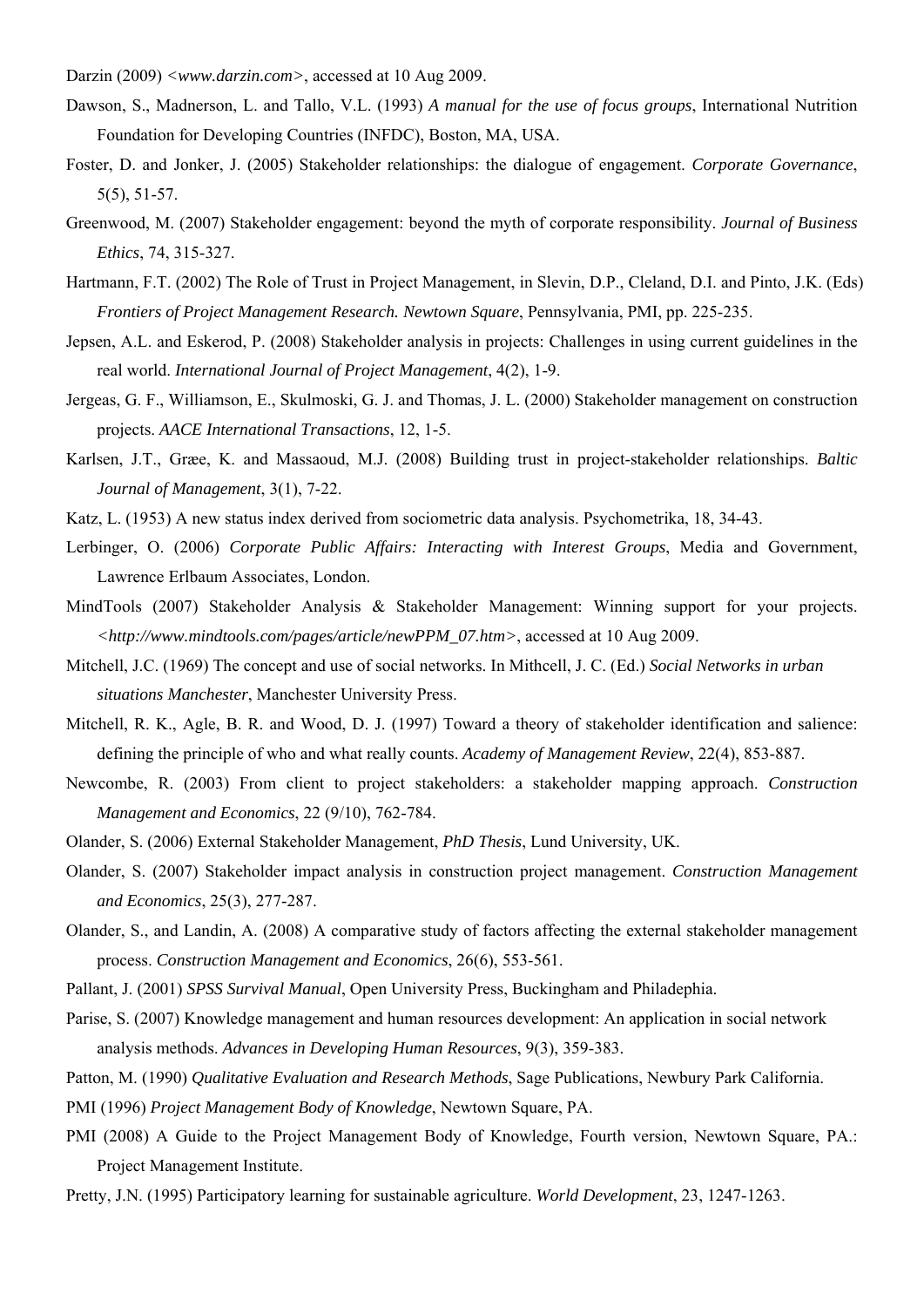- Pryke, S.D. (2006) Projects as Networks of Relationships. In Pryke S. and Smyth, H. (Eds.) *The Management of Complex Projects: A relationship Approach*, Blackwell, UK, pp. 213-235.
- Reed, M.S. (2008) Stakeholder participation for environmental management: A literature review. *Biological Conservation*, 141, 2417-2431.
- Reed, M.S., Dougill, A.J. (2002) Participatory selection process for indicators of rangeland condition in the Kalahari. *The Geographical Journal*, 168, 224-234.
- Reed, M.S., Graves, A., Dandy, N., Posthumus, H., Hubacek, K., Morris, J., Prell, C., Quinn, C.H. and Stringer, L.C. (2009) Who's in and why? A typology of stakeholder analysis methods for natural resource management. *Journal of Environmental Management*, 90, 1933-1949.
- Richards, C., Blackstock, K.L. and Carter, C.E. (2004) *Practical Approaches to Participation SERG Policy Brief,* No. 1. Macauley Land Use Research Institute, Aberdeen.
- Rowley, T.J. (1997) Moving beyond dyadic ties: a network theory of stakeholder influences. *Academy of Management Review*, 22(4), 887-910.
- Rown, G. and Frewer, L. (2000) Public participation methods: a framework for evaluation in science. *Technology and Human Values*, 25, 3-29.
- Smith, J., Love, P. and Wyatt, R. (2001) To build or not to build? Assessing the strategic needs of construction industry clients and their stakeholders. *Structural Survey*, 19(2), 121-133.
- Varvasovazky, Z. and Brugha, R. (2000) A stakeholder analysis. *Health Policy and Planning*, 15(3), 338-345.
- Victorian Government Department of Sustainability and Environment (2005) *Effective Engagement: Building Relationships with Community and Other Stakeholders*, The Community Engagement Network, Resource and Regional Services Division, Melbourne.
- Walker, D.H.T., Bourne, L.M. and Rowlinson, S. (2008) Stakeholder and The Supply Chain. in Walker, D.H.T., Rowlinson, S. (Eds.), *Procurement Systems: A Cross-industry Project Management Perspective*, Taylor & Francis, UK, pp. 70-100.
- Wasserman, S. and Faust, K. (1994) *Social Network Analysis: Methods and Applications*, Cambridge University Press, New York.
- Winch, G. and Bonke, S. (2002) Project Stakeholder Mapping: Analysing the Interests of Project Stakeholders. *The Frontiers of Project Management Research,* (Chapter 23), Pennsylvania, Project Management Institute (PMI), pp. 385-402.
- Young, T.L. (2006) *Successful Project Management*, Second Edition, Kogan Page, London, UK.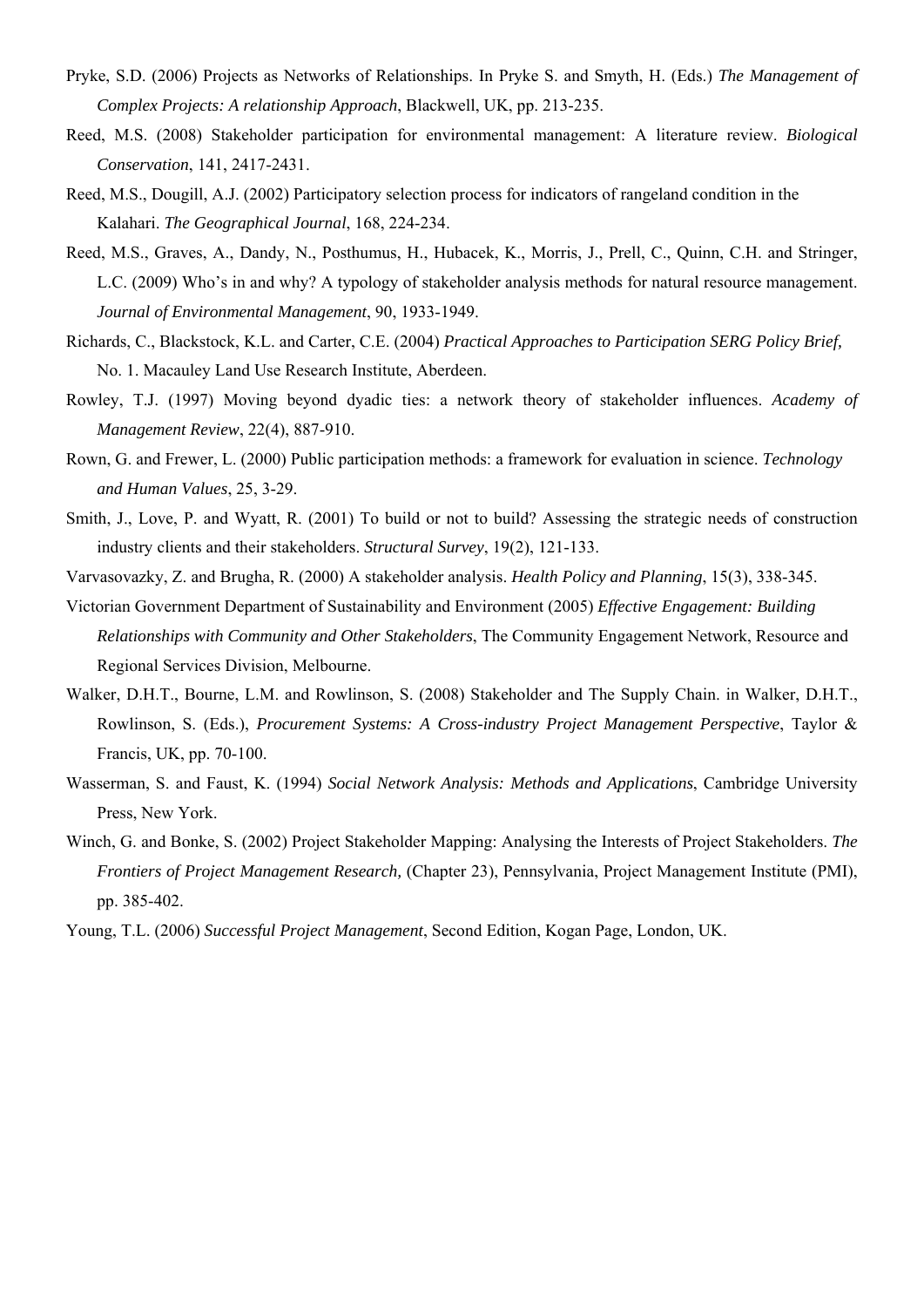| <b>Authors</b>                                                                                                                 | Approaches                                                                                                   | Purposes                                                                                                                              |
|--------------------------------------------------------------------------------------------------------------------------------|--------------------------------------------------------------------------------------------------------------|---------------------------------------------------------------------------------------------------------------------------------------|
| Rowley (1997)                                                                                                                  | Social Network Analysis                                                                                      | Analysing stakeholder relationships                                                                                                   |
| De Lopez $(2001)$                                                                                                              | A two-dimensional matrix (the<br>potential of stakeholders and the<br>influence or power of<br>stakeholders) | Classifying stakeholders; Identifying<br>stakeholders influence                                                                       |
| Winch and Bonke (2002),<br>Olander (2006), Olander and<br>Landin (2008), Chinyio and<br>Akintoye (2008), Reed et al.<br>(2009) | Power/Interest matrix                                                                                        | Classifying stakeholders; Analysing<br>stakeholders influence; Analysing the<br>change of stakeholders                                |
| Newcombe (2003)                                                                                                                | Power/predictability matrix and<br>Power/Interest matrix                                                     | Classifying stakeholders; Analysing<br>stakeholders influence                                                                         |
| <b>Bourne</b> (2005)                                                                                                           | The Stakeholder Circle<br>methodology                                                                        | Classifying stakeholders; Prioritise<br>stakeholders; Visualising stakeholders;<br>Developing strategies; Monitoring<br>effectiveness |
| Young (2006)                                                                                                                   | The stakeholder influence matrix                                                                             | Analysing information of<br>stakeholders; Identifying stakeholders<br>influence                                                       |
| Olander (2007)                                                                                                                 | The stakeholder impact index                                                                                 | Analysing stakeholders influence                                                                                                      |
| Jepsen and Eskerod (2008)                                                                                                      | Stakeholder-commitment matrix                                                                                | Analysing stakeholder commitment;<br>Analysing the change of stakeholders                                                             |
| Walker et al. (2008)                                                                                                           | Stakeholder interest intensity<br>index                                                                      | Analysing stakeholders influence                                                                                                      |

Table 1 Approaches proposed in previous studies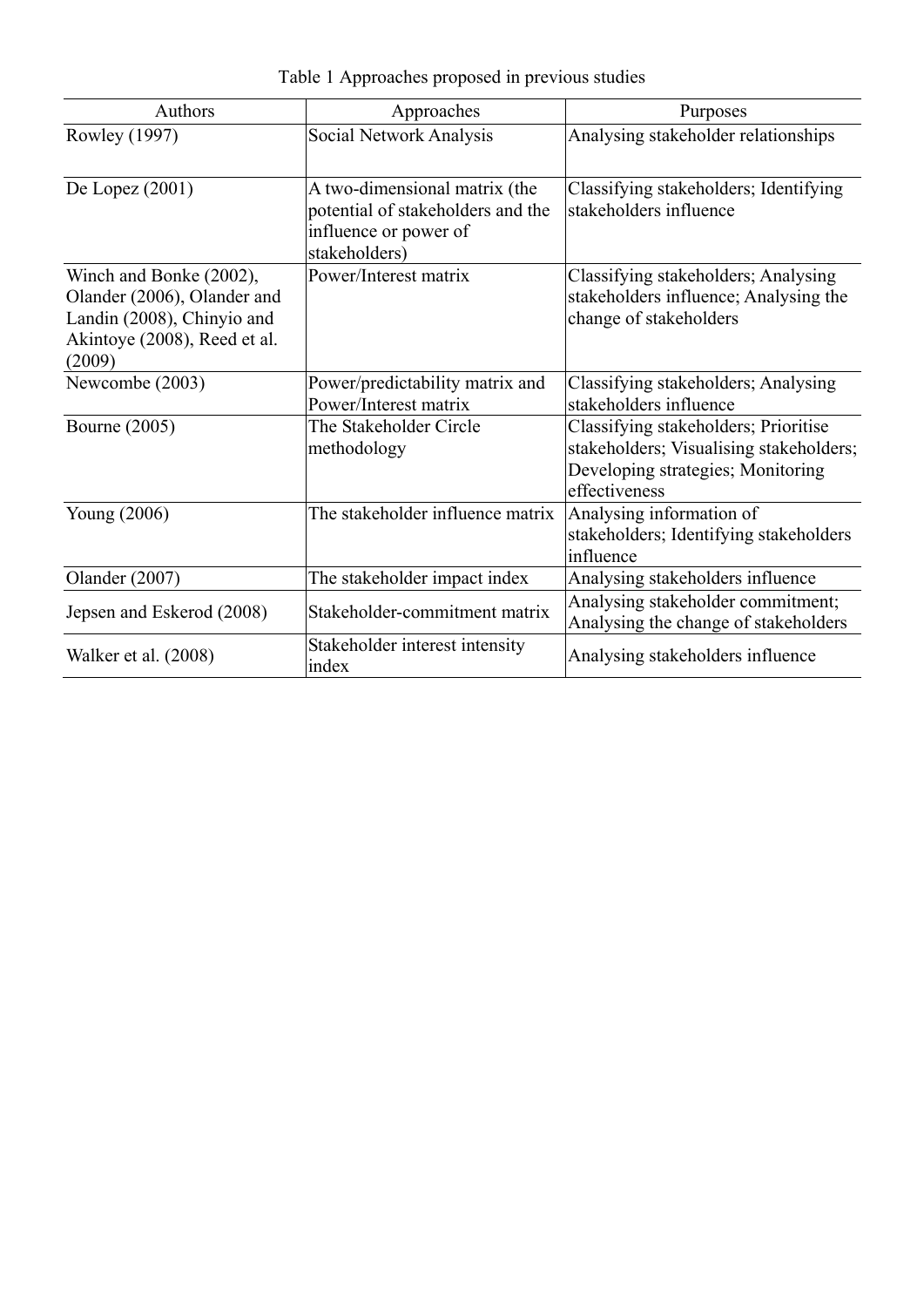| Purposes               |                                       | Approaches preferred by the respondents |                                                        | Kendall's W |       |  |
|------------------------|---------------------------------------|-----------------------------------------|--------------------------------------------------------|-------------|-------|--|
|                        |                                       |                                         | Personal past experience                               | 4.15        |       |  |
|                        |                                       |                                         | Asking the obvious/identified stakeholders to identify | 3.70        |       |  |
|                        |                                       | Stakeholder list                        | others                                                 | 0.094       |       |  |
|                        |                                       |                                         | Guidelines in the organisation                         | 3.61        |       |  |
|                        | Identifying                           |                                         | Professional services                                  | 3.55        |       |  |
|                        | stakeholders and their                |                                         | Directed by higher authorities                         | 3.52        |       |  |
|                        | interests                             |                                         | Focus group meetings                                   | 4.28        |       |  |
|                        |                                       |                                         | Personal past experience                               | 3.80        |       |  |
|                        |                                       | Stakeholders'                           | Interviews                                             | 3.78        | 0.197 |  |
|                        |                                       | interests/information                   | Public consultation approaches                         | 3.75        |       |  |
| Stakeholder analysis   |                                       |                                         | Formal memos                                           | 3.45        |       |  |
|                        |                                       |                                         | Questionnaires                                         | 3.23        |       |  |
|                        | Analysing stakeholders' relationships |                                         | Personal past experience                               | 3.91        | 0.067 |  |
|                        |                                       |                                         | Workshops                                              | 3.90        |       |  |
|                        |                                       |                                         | Interviews                                             | 3.79        |       |  |
|                        |                                       |                                         | Public engagement approaches                           | 3.71        |       |  |
|                        |                                       |                                         | <b>Surveys</b>                                         | 3.47        |       |  |
|                        | Assessing stakeholders' influence     |                                         | The stakeholders' power                                | 4.17        |       |  |
|                        |                                       |                                         | The directives from higher authorities                 | 4.08        | 0.184 |  |
|                        |                                       |                                         | The urgency of the stakeholders' requests              | 3.77        |       |  |
|                        |                                       |                                         | The stakeholders' proximity                            | 3.60        |       |  |
|                        |                                       |                                         | Meetings                                               | 4.31        |       |  |
| Stakeholder engagement |                                       | Workshops                               | 3.96                                                   |             |       |  |
|                        |                                       | Negotiations                            | 3.92                                                   |             |       |  |
|                        |                                       | Interviews                              | 3.86                                                   | 0.202       |       |  |
|                        |                                       | Social contacts                         | 3.67                                                   |             |       |  |
|                        |                                       | Public engagement approaches            | 3.63                                                   |             |       |  |
|                        |                                       | <b>Surveys</b>                          | 3.26                                                   |             |       |  |

Table 2 Practical approaches for analysing and engaging stakeholders in Hong Kong

 $a$  Kendall's Coefficient of Concordance Level of significance =  $0.000$ .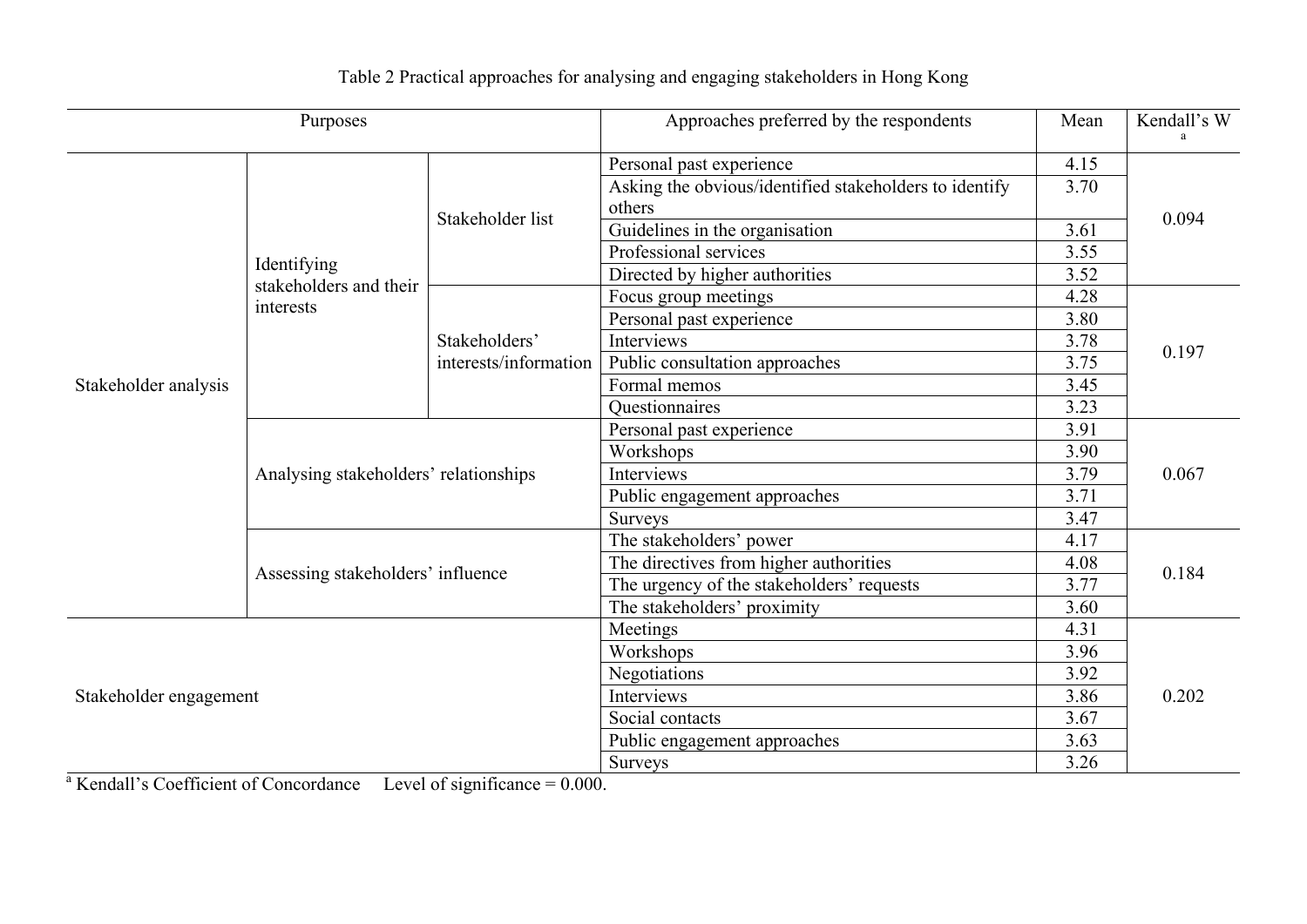| Table 3 A typology of approaches for stakeholder analysis and engagement in construction |
|------------------------------------------------------------------------------------------|
| Stakeholder analysis                                                                     |

| Approaches             | Identifying<br>stakeholders<br>and their<br>interests | Assessing<br>stakeholders'<br>influence | Analysing<br>stakeholders'<br>relationships | Stakeholder<br>engagement |
|------------------------|-------------------------------------------------------|-----------------------------------------|---------------------------------------------|---------------------------|
| Construction advice    |                                                       |                                         |                                             |                           |
| letters                |                                                       |                                         |                                             | V                         |
| Darzin                 |                                                       |                                         |                                             |                           |
| (A software tool)      |                                                       |                                         |                                             | V                         |
| Directed by higher     |                                                       |                                         |                                             |                           |
| authorities            |                                                       | $\sqrt{}$                               | V                                           |                           |
| Displays and exhibits  |                                                       |                                         |                                             | ٦                         |
| Door knocks            |                                                       |                                         |                                             |                           |
| Email/mail/fax/phone   |                                                       |                                         |                                             |                           |
| Feedback bulletins     |                                                       |                                         |                                             |                           |
| Focus groups           |                                                       |                                         |                                             |                           |
| Formal memos           |                                                       |                                         |                                             |                           |
| Forums                 |                                                       |                                         | N                                           |                           |
| Guidelines             |                                                       |                                         |                                             |                           |
| Information hotline    |                                                       |                                         |                                             |                           |
| Interviews             |                                                       | V                                       | V                                           |                           |
| Listening post         |                                                       |                                         |                                             |                           |
| Media management       |                                                       |                                         |                                             |                           |
| Meetings               |                                                       | N                                       | J                                           |                           |
| Negotiations           |                                                       |                                         |                                             |                           |
| Newsletters/Postcard   |                                                       |                                         |                                             |                           |
| series/Fact sheets     |                                                       |                                         |                                             |                           |
| Open house/open day    |                                                       |                                         | V                                           |                           |
| Personal past          |                                                       |                                         |                                             |                           |
| experience             |                                                       |                                         |                                             |                           |
| Power/interest matrix  |                                                       |                                         |                                             |                           |
| Professional services  |                                                       |                                         |                                             |                           |
| Questionnaires and     |                                                       |                                         |                                             |                           |
| surveys                |                                                       |                                         |                                             |                           |
| Snowball               |                                                       |                                         |                                             |                           |
| Social contacts        |                                                       |                                         | V                                           | N                         |
| Social Network         |                                                       | N                                       |                                             |                           |
| Analysis               |                                                       |                                         |                                             |                           |
| Stakeholder Circle     |                                                       |                                         |                                             |                           |
| (A stakeholder         |                                                       |                                         |                                             |                           |
| management             |                                                       |                                         |                                             |                           |
| methodology)           |                                                       |                                         |                                             |                           |
| Walking tour/Site tour |                                                       |                                         |                                             | V                         |
| Website                |                                                       |                                         |                                             |                           |
| Workshops              |                                                       |                                         | V                                           |                           |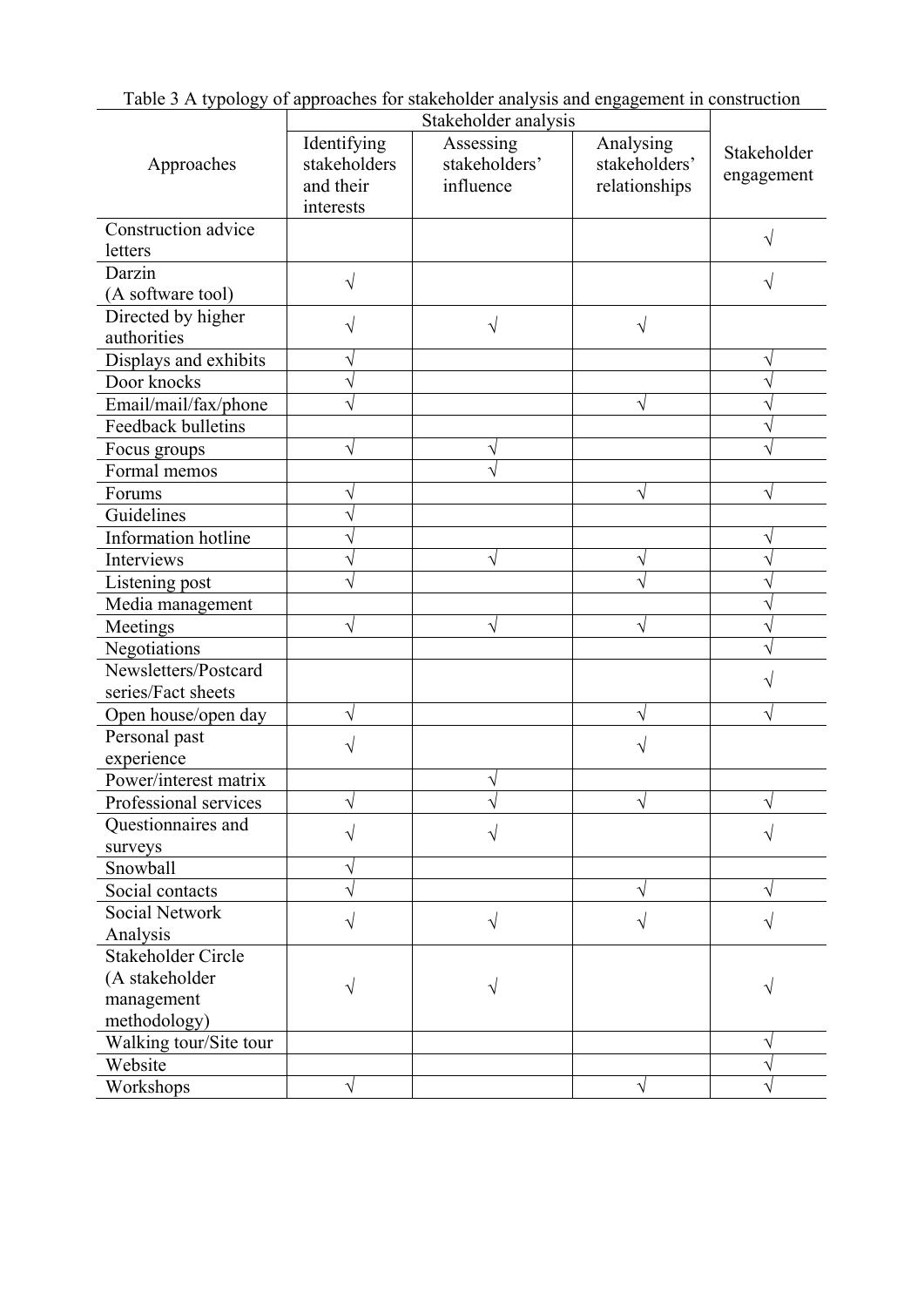| Approaches                           | Strengths                                                                                                                                                                                                                                                                                                                                                                                                                                                      | Limitations                                                                                                                           | Levels of                                                                                          |
|--------------------------------------|----------------------------------------------------------------------------------------------------------------------------------------------------------------------------------------------------------------------------------------------------------------------------------------------------------------------------------------------------------------------------------------------------------------------------------------------------------------|---------------------------------------------------------------------------------------------------------------------------------------|----------------------------------------------------------------------------------------------------|
|                                      |                                                                                                                                                                                                                                                                                                                                                                                                                                                                |                                                                                                                                       | engagement                                                                                         |
| Construction                         | • Can keep stakeholders informed;                                                                                                                                                                                                                                                                                                                                                                                                                              | • Can be time consuming;                                                                                                              | $\bullet$ Inform                                                                                   |
| advice letters                       | • Can include details such as date of delivery, and date of works.                                                                                                                                                                                                                                                                                                                                                                                             | • May not send to all stakeholders due to<br>information scarcity.                                                                    |                                                                                                    |
| Darzin<br>(A software<br>tool)       | • Easy to create custom fields for contacts and communications;<br>• Can record and manage restricted access to confidential<br>communications;<br>• Easy distribution of data with built-in mail merge;<br>• View all contacts from an organisation and communications with<br>them on one screen;<br>• Integrated qualitative, quantitative and spatial analysis;<br>• Charts issue trends over time;<br>• Easy to create sophisticated, meaningful reports. | • Can be time consuming to input the data;<br>$\bullet$ Costly.                                                                       | $\bullet$ Inform                                                                                   |
| Directed by<br>higher<br>authorities | • Provides advices for project managers.                                                                                                                                                                                                                                                                                                                                                                                                                       | • Not suitable for all issues.                                                                                                        | N/A                                                                                                |
| Displays and                         | • Can focus stakeholders attention on the project;                                                                                                                                                                                                                                                                                                                                                                                                             | • Stakeholders must be motivated to attend;                                                                                           | $\bullet$ Inform                                                                                   |
| exhibits                             | • Can create interest from the media.                                                                                                                                                                                                                                                                                                                                                                                                                          | • Can damage the project's reputation if not<br>done well.                                                                            | $\bullet$ Consult                                                                                  |
| Door knocks                          | • Face-to-face contact ensures stakeholders understand issues and<br>information can be elicited about opinions they express;                                                                                                                                                                                                                                                                                                                                  | • Can be time consuming;<br>• Work better if informing the stakeholders<br>earlier.                                                   | $\bullet$ Inform<br>$\bullet$ Consult                                                              |
| Email/mail/fax<br>/phone             | • Easy and convenient to communicate;<br>• Can solve problems quickly.                                                                                                                                                                                                                                                                                                                                                                                         | • Difficult to document.                                                                                                              | $\bullet$ Inform<br>$\bullet$ Consult<br>$\bullet$ Involve<br>• Collaboration<br>$\bullet$ Empower |
| Feedback                             | • Keep stakeholders informed;                                                                                                                                                                                                                                                                                                                                                                                                                                  | • Can be time consuming to prepare;                                                                                                   | $\bullet$ Inform                                                                                   |
| bulletins                            | • Opportunity to satisfy stakeholders.                                                                                                                                                                                                                                                                                                                                                                                                                         | • Not all feedback can be included in bulletins.                                                                                      |                                                                                                    |
| Focus groups                         | • Provide opportunity for a wider range of comments;<br>• Good for identifying the reasons behind stakeholders'<br>likes/dislikes;<br>• Highly applicable when a new proposal is mooted and little is                                                                                                                                                                                                                                                          | • Requires careful selection to be a<br>representative sample;<br>• Skilled facilitators should be hired;<br>$\bullet$ Can be costly; | $\bullet$ Consult                                                                                  |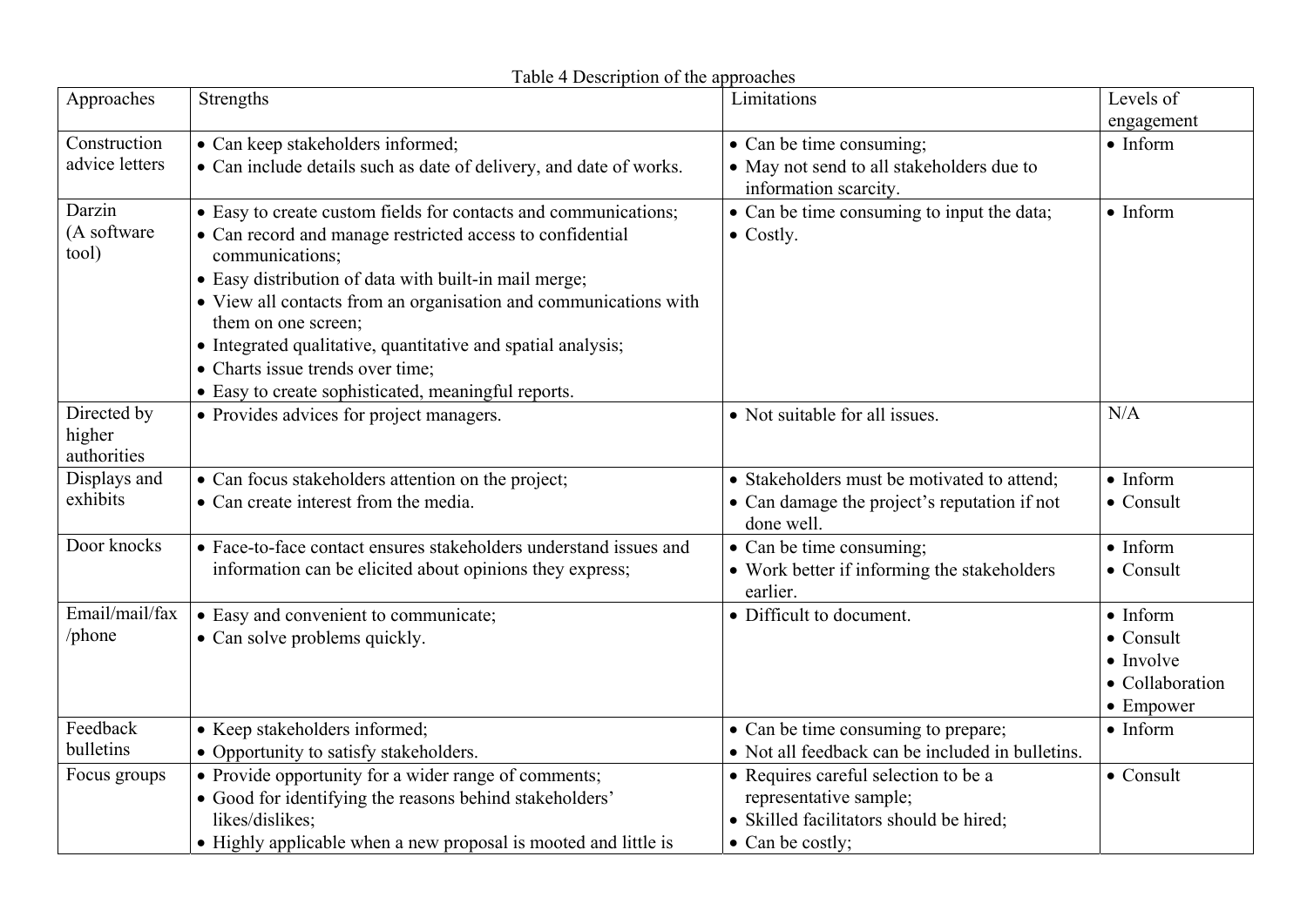|                        | known of stakeholders' opinions.                                                                                                                                                                                                                              | • Groups may not represent the majority<br>opinion.                                                                                                                                                                                                      |                                                                               |
|------------------------|---------------------------------------------------------------------------------------------------------------------------------------------------------------------------------------------------------------------------------------------------------------|----------------------------------------------------------------------------------------------------------------------------------------------------------------------------------------------------------------------------------------------------------|-------------------------------------------------------------------------------|
| Formal memos           | • Provides detailed information about stakeholders.                                                                                                                                                                                                           | • Can be time consuming to document the<br>information.                                                                                                                                                                                                  | N/A                                                                           |
| Forums                 | • Encourage discussion between stakeholders;<br>• Opportunity for exchanging ideas.                                                                                                                                                                           | • Some stakeholders may not have time to join;<br>• May cause dispute.                                                                                                                                                                                   | $\bullet$ Consult<br>$\bullet$ Involve<br>• Collaboration                     |
| Guidelines             | • Easy to follow;<br>• Includes stakeholder management as duties.                                                                                                                                                                                             | • Takes time to formulate;<br>• Stakeholders can change depending on<br>situations.                                                                                                                                                                      | N/A                                                                           |
| Information<br>hotline | • Offers an inexpensive and simple device for publicity, information<br>and public input;<br>• It is easy to provide updates on project activities.                                                                                                           | • Must be adequately advertised to be<br>successful;<br>• Designated contact must have sufficient<br>knowledge of the project to be able to answer<br>questions quickly and accurately;<br>• May limit a project officer from performing<br>other tasks. | $\bullet$ Inform<br>$\bullet$ Consult                                         |
| Interviews             | • Allow in depth discussion and understanding of issues;<br>• Individual contact means that the location of the meeting is<br>flexible;<br>• Able to explain points in own language;<br>• Usually low cost and easy to arrange.                               | • Can be time consuming for project team;<br>• Can be expensive;<br>• May not have sufficient time;<br>• Requires skilled interviewers;<br>• Little quantitative information gathered and<br>not majority opinion.                                       | $\bullet$ Consult                                                             |
| Listening post         | • Provides an engagement opportunity for those stakeholders who<br>may never attend a formal engagement opportunity.                                                                                                                                          | • Stakeholders may not have time at the<br>listening post session;<br>• Team members should arrange a regular time<br>for it.                                                                                                                            | $\bullet$ Consult                                                             |
| Media<br>management    | • Opportunity for promoting the project;<br>• Opportunity for informing a broad range of stakeholders.                                                                                                                                                        | • Can be costly.                                                                                                                                                                                                                                         | $\bullet$ Inform                                                              |
| Meetings               | • Cheap and relatively easy to organize<br>• Makes use of existing networks and allows specific stakeholders to<br>be targeted;<br>• Face-to-face contact ensures attendees understand issues and<br>information can be elicited about opinions they express. | • Unknown issues and previous relationships<br>between the stakeholders may drive<br>responses;<br>• Opinions might not be representative of the<br>wider community.                                                                                     | $\bullet$ Inform<br>$\bullet$ Consult<br>$\bullet$ Involve<br>• Collaboration |
| Negotiations           | • Cheaper and faster to solve problems.                                                                                                                                                                                                                       | • Project team should well prepared;                                                                                                                                                                                                                     | $\bullet$ Consult                                                             |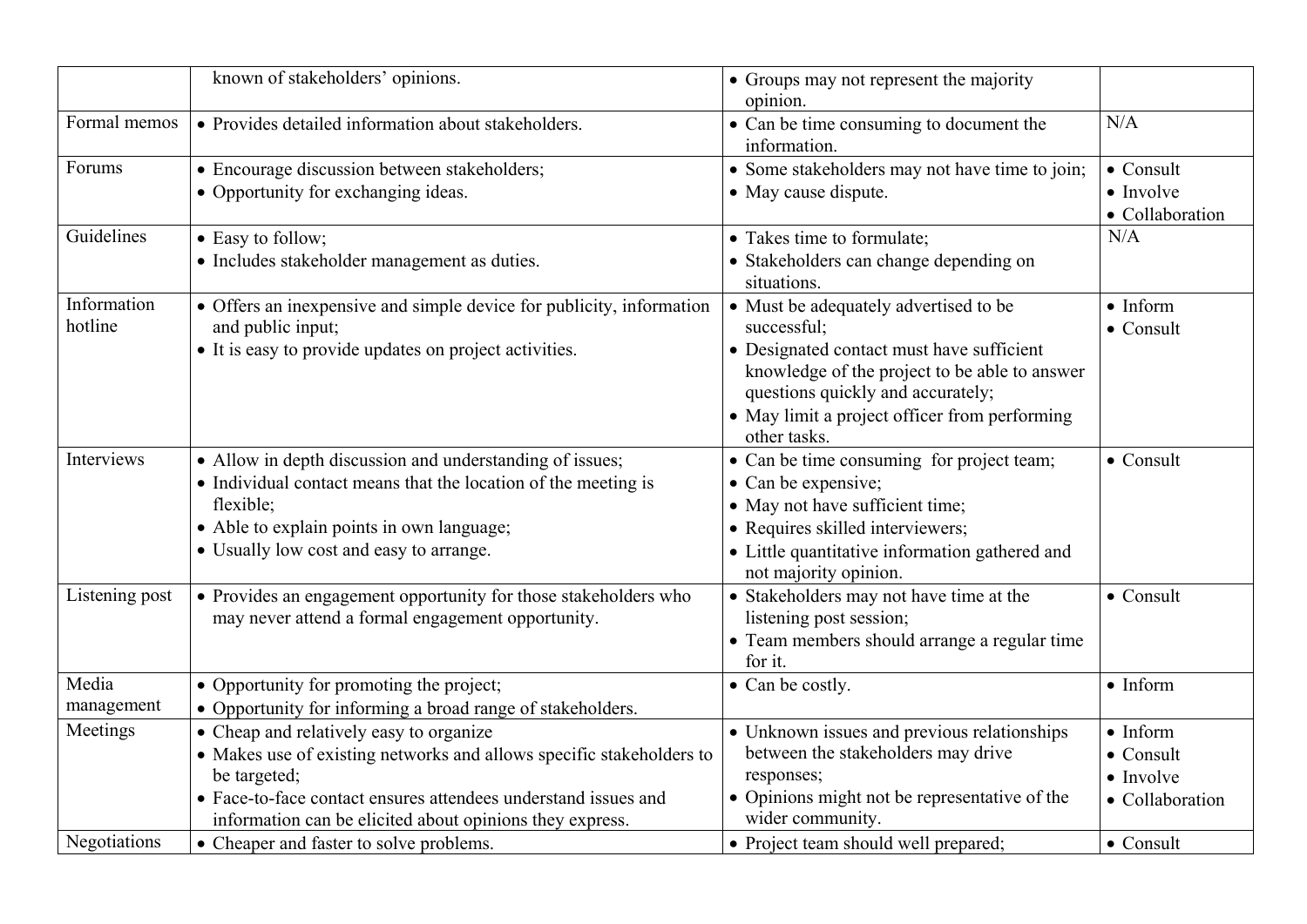|                                                   |                                                                                                                                                                                                                                                                                                                                                            | • Concessions should be made sometimes.                                                                                                                                                                                                                                                                                                   | $\bullet$ Involve<br>• Collaboration                                          |
|---------------------------------------------------|------------------------------------------------------------------------------------------------------------------------------------------------------------------------------------------------------------------------------------------------------------------------------------------------------------------------------------------------------------|-------------------------------------------------------------------------------------------------------------------------------------------------------------------------------------------------------------------------------------------------------------------------------------------------------------------------------------------|-------------------------------------------------------------------------------|
| Newsletters/Po<br>stcard<br>series/Fact<br>sheets | • Can provide regular updates on progress giving a sense of<br>momentum;<br>• Opportunity for stakeholders to get familiar with project issues;<br>• Can give positive impression of desire to keep stakeholders<br>informed.                                                                                                                              | • Many stakeholders may never read them;<br>• Can be time consuming to prepare well on<br>regular basis.                                                                                                                                                                                                                                  | $\bullet$ Inform                                                              |
| Open<br>house/open<br>day                         | • Useful when a large number of stakeholders exist;<br>· Builds credibility;<br>• Allows other team members to be drawn on to answer difficult<br>questions.                                                                                                                                                                                               | • It is important to advertise in a number of<br>ways;<br>• Difficult to document.                                                                                                                                                                                                                                                        | $\bullet$ Inform<br>$\bullet$ Consult<br>$\bullet$ Involve<br>• Collaboration |
| Personal past<br>experience                       | • Clear understanding about the previous stakeholders;<br>• Saves time for consultations.                                                                                                                                                                                                                                                                  | • May have cognitive limitations;<br>• Can be useless due to the unique nature of<br>construction projects.                                                                                                                                                                                                                               | N/A                                                                           |
| Power/interest<br>matrix                          | • Project team can pay different attentions and apply different<br>engagement methods according to each types of stakeholders;<br>• Cheaper and easy to do.                                                                                                                                                                                                | • Hard to assess power;<br>• The assessment can not consider the<br>interrelationship between stakeholders.                                                                                                                                                                                                                               | N/A                                                                           |
| Professional<br>services                          | • Provide complete plans for stakeholder management;<br>• Saves time for project managers.                                                                                                                                                                                                                                                                 | $\bullet$ Can be costly;<br>• May have bias on the project.                                                                                                                                                                                                                                                                               | $\bullet$ Consult<br>$\bullet$ Involve                                        |
| Questionnaires<br>and surveys                     | • Respondents' anonymity can encourage more honest answers;<br>• Can reach respondents who are widely scattered or live<br>considerable distances away;<br>• Provides information from those unlikely to attend meetings and<br>workshops;<br>• Allows the respondent to fill out at a convenient time.<br>• Provide larger samples for lower total costs. | • Low response rates can bias the results;<br>• Care must be taken that wording of questions<br>is unambiguous to prevent skewed results;<br>• Care is needed in sampling to make sure<br>representative samples are taken;<br>• Information gathered can be superficial and<br>the reasons behind an opinion may not always<br>be clear. | $\bullet$ Inform<br>$\bullet$ Consult                                         |
| Snowball                                          | • Helps to identify unknown stakeholders;<br>• Reduces project risks;<br>• Builds on resources of existing networks.                                                                                                                                                                                                                                       | • Choice of initial contacts is most important;<br>• Boundary of stakeholders should be decided<br>properly.                                                                                                                                                                                                                              | $\bullet$ Consult<br>$\bullet$ Involve<br>$\bullet$ Empower                   |
| Social contacts                                   | • Build trust with stakeholders;<br>• Maximises two-way dialogue.                                                                                                                                                                                                                                                                                          | • Only suitable for some stakeholders;<br>• Requires creativity and resource investigation<br>to reach a large number of people.                                                                                                                                                                                                          | $\bullet$ Inform<br>$\bullet$ Consult<br>$\bullet$ Involve                    |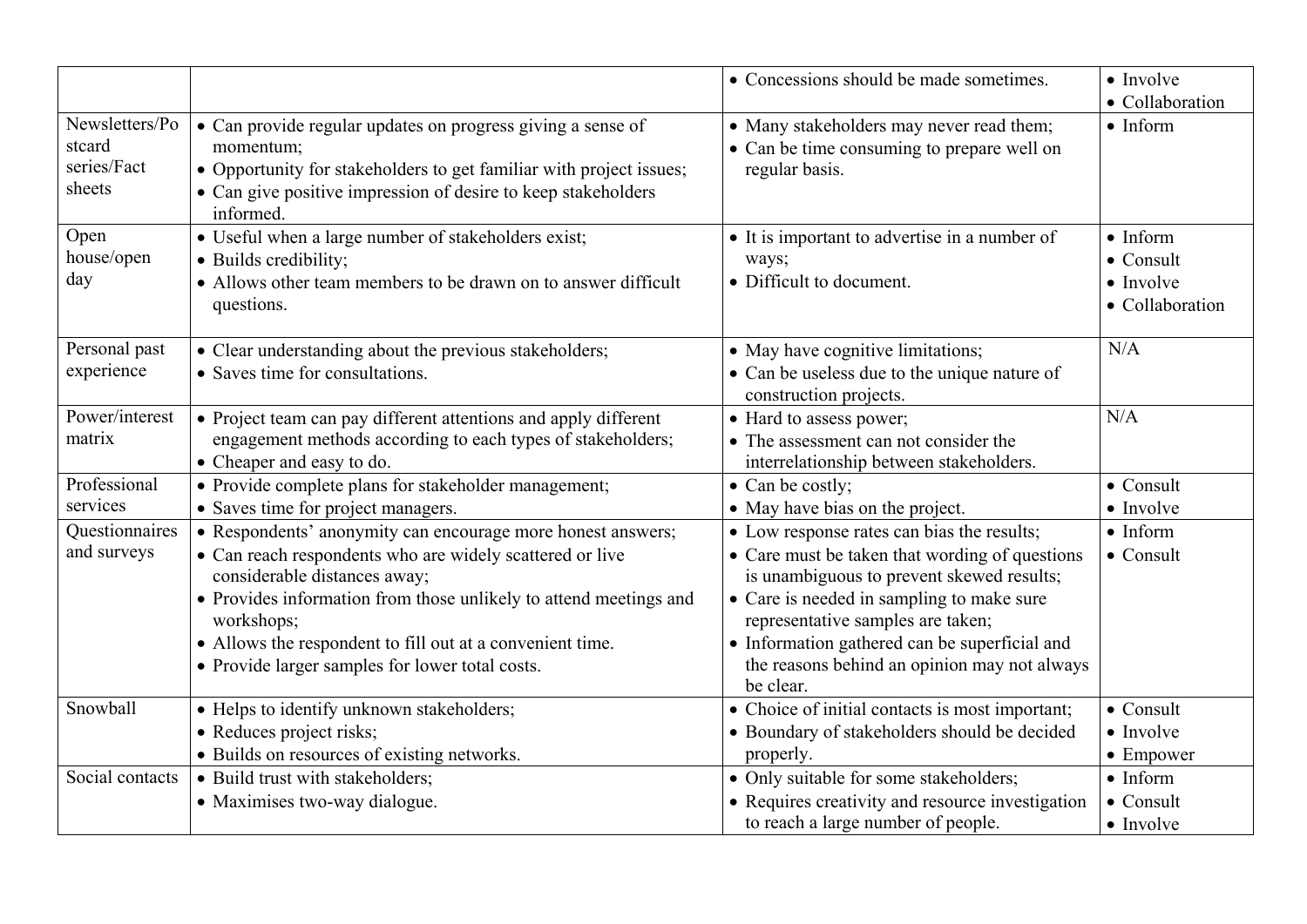| Social<br>Network<br>Analysis                                         | • Views a specific set of linkages among a defined set of persons as<br>a whole to analyse the interrelationship between stakeholders;<br>• Can identify influential stakeholders and the way to engage them;<br>• Can visualize the relationship network.                                     | • Data collection is difficult;<br>• Can be time consuming;<br>• A specialist in SNA methods is needed.                                                                                                                               | $\bullet$ Involve                                                              |
|-----------------------------------------------------------------------|------------------------------------------------------------------------------------------------------------------------------------------------------------------------------------------------------------------------------------------------------------------------------------------------|---------------------------------------------------------------------------------------------------------------------------------------------------------------------------------------------------------------------------------------|--------------------------------------------------------------------------------|
| Stakeholder<br>Circle<br>(A stakeholder<br>management<br>methodology) | • Allows project team to make a meaningful assessment of the<br>stakeholders;<br>• Visualises stakeholders' relative power and influence;<br>• Project team can develop engagement strategies according to the<br>current and target levels of stakeholders' interest and support.             | $\bullet$ Costly.                                                                                                                                                                                                                     | • Collaboration                                                                |
| Walking<br>tour/Site tour                                             | • Provides stakeholders with an understanding about the project;<br>• Can be most able to be remembered and understood.                                                                                                                                                                        | • Can cause inconvenient in site;<br>• Facilities are needed.                                                                                                                                                                         | $\bullet$ Inform<br>$\bullet$ Consult                                          |
| Website                                                               | • Provides access point for information that can be re-visited;<br>• Can provide an opportunity for direct feedback to project team or<br>sharing of issues;<br>• Provides platform for regular updates for those who want to know<br>more.                                                    | • Time consuming to set up;<br>• Needs regular maintenance or will not have<br>credibility;<br>• May not be accessed by all stakeholders.                                                                                             | $\bullet$ Inform<br>$\bullet$ Consult<br>$\bullet$ Involve<br>• Collaboration  |
| Workshops                                                             | • Ideal for looking at specific issues;<br>• Excellent for discussion on criteria or analysis of alternatives;<br>• Offers a choice of team members to answer difficult questions;<br>• Builds ownership and credibility for the outcomes;<br>• Maximises feedback obtained from participants. | • Not totally individualized discussion;<br>• Needs to well facilitated with credible<br>individuals who have the interpersonal skills<br>to deal with challenging issues;<br>• If actions not followed through can destroy<br>trust. | $\bullet$ Consult<br>$\bullet$ Involve<br>• Collaboration<br>$\bullet$ Empower |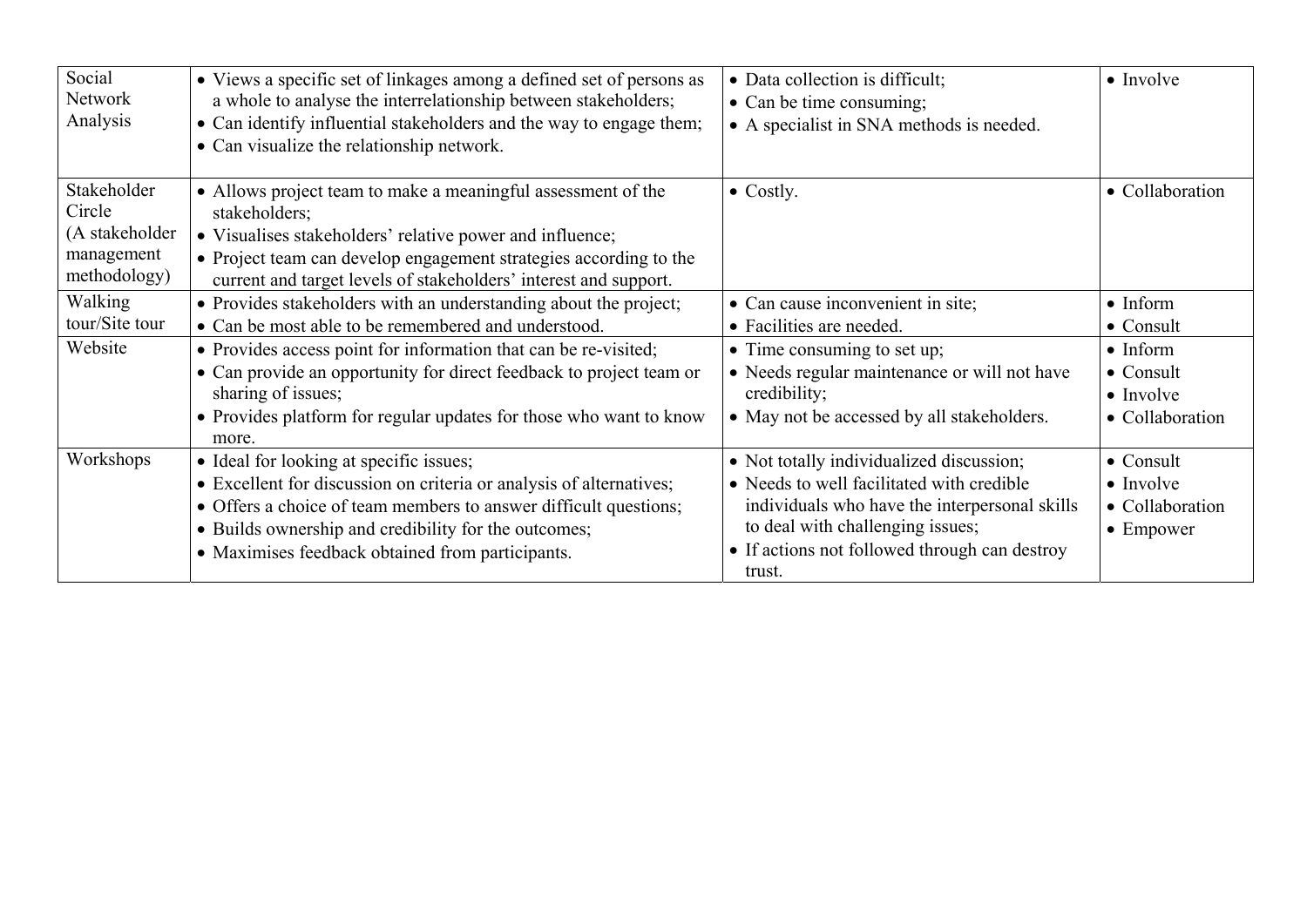| Project :<br>Descriptions<br>T College                                              |         | Score      |           |           |           |      |
|-------------------------------------------------------------------------------------|---------|------------|-----------|-----------|-----------|------|
|                                                                                     |         | Project 2: | Project 3 | Project 4 | Project 5 | Mean |
|                                                                                     |         | CI project |           |           |           |      |
|                                                                                     | project |            |           |           |           |      |
| a) The classification of the approaches in the typology is appropriate.             |         |            |           |           |           | 4.6  |
| (b) The approaches in the typology include all methods for stakeholder management   |         |            |           |           |           |      |
| in practice.                                                                        |         |            |           |           |           | 4.2  |
| c) The descriptions of the approaches are appropriate and useful for learning about |         |            |           |           |           |      |
| the approaches.                                                                     |         |            |           |           |           | 4.6  |
| (d) The typology is a supplement to a systematic process of stakeholder             |         |            |           |           |           |      |
| management.                                                                         |         |            |           |           |           | 4.8  |
| e) The typology will be used a tool collection for stakeholder management.          |         |            |           |           |           | 4.8  |

# Table 5 Results of the feedback questionnaire survey

 $*$  5 - Strongly agree,  $4 - \text{Agree}, 3 - \text{Neutral}, 2 - \text{Disagree}, 1 - \text{Strongly disagree}.$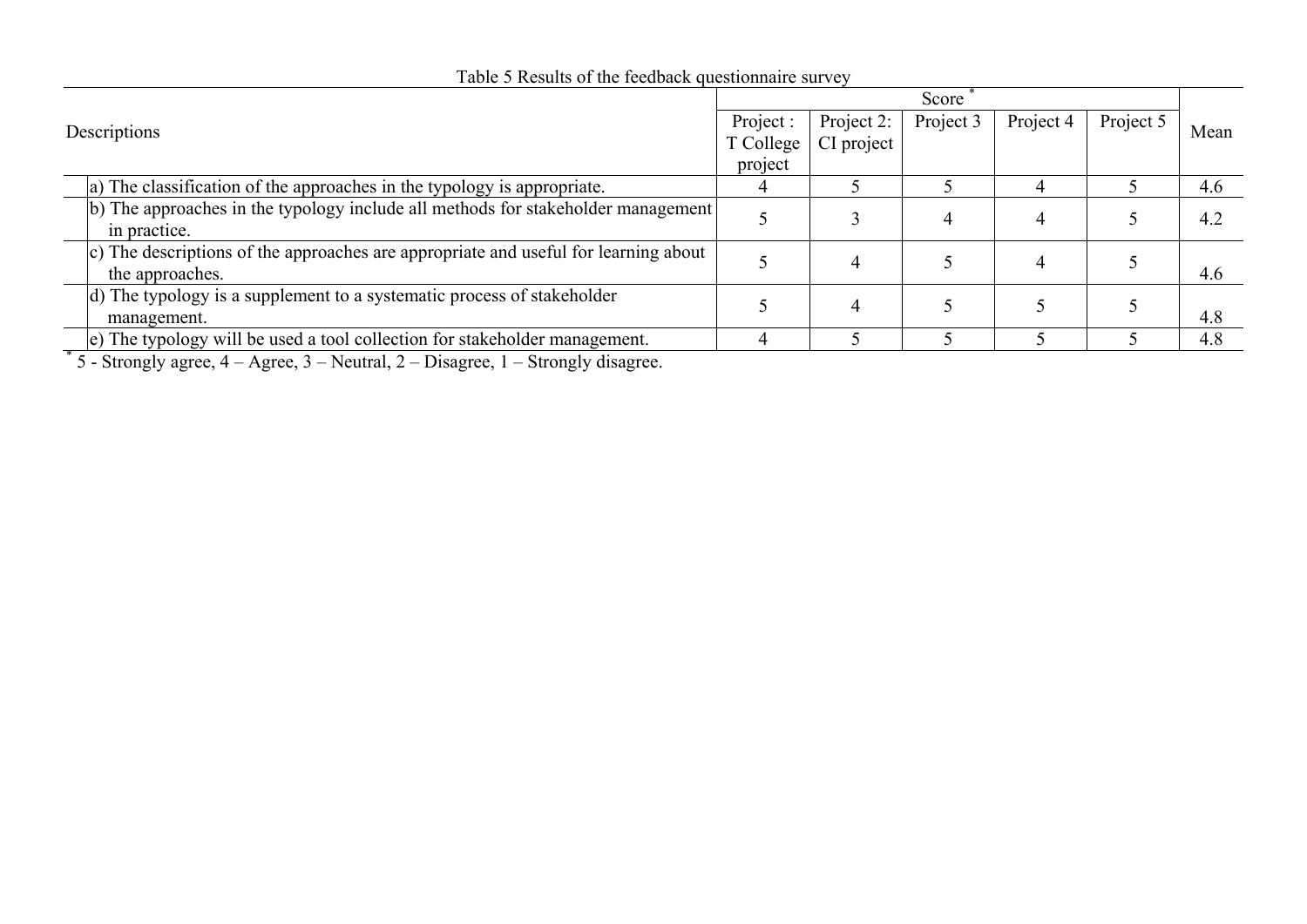|                | Stakeholders                                                | Out-Status |
|----------------|-------------------------------------------------------------|------------|
|                |                                                             | Centrality |
| $\mathbf{1}$   | Warden                                                      | 1.862931   |
| $\frac{2}{3}$  | Financier                                                   | 0.419561   |
|                | Director of Finance &<br>Administration                     | 1.741418   |
| $\overline{4}$ | Manager Building, Grounds &<br><b>OHS</b>                   | 1.905681   |
| 5              | External consultant                                         | 0.340341   |
| 6              | Director of the Theological<br>School                       | 1.705585   |
| $\tau$         | Architectural firm                                          | 1.103764   |
| 8              | Contractor                                                  | 0.513178   |
| 9              | Sub-contractor                                              | 0.121456   |
| 10             | Consultants                                                 | 0.347407   |
| 11             | Suppliers                                                   | 0.000000   |
| 12             | Students                                                    | 0.000000   |
| 13             | <b>Staffs</b>                                               | 0.000000   |
| 14             | City Council                                                | 0.396106   |
| 15             | Family and representatives of<br>the ashes in the landscape | 0.173860   |
| 16             | Board                                                       | 0.173860   |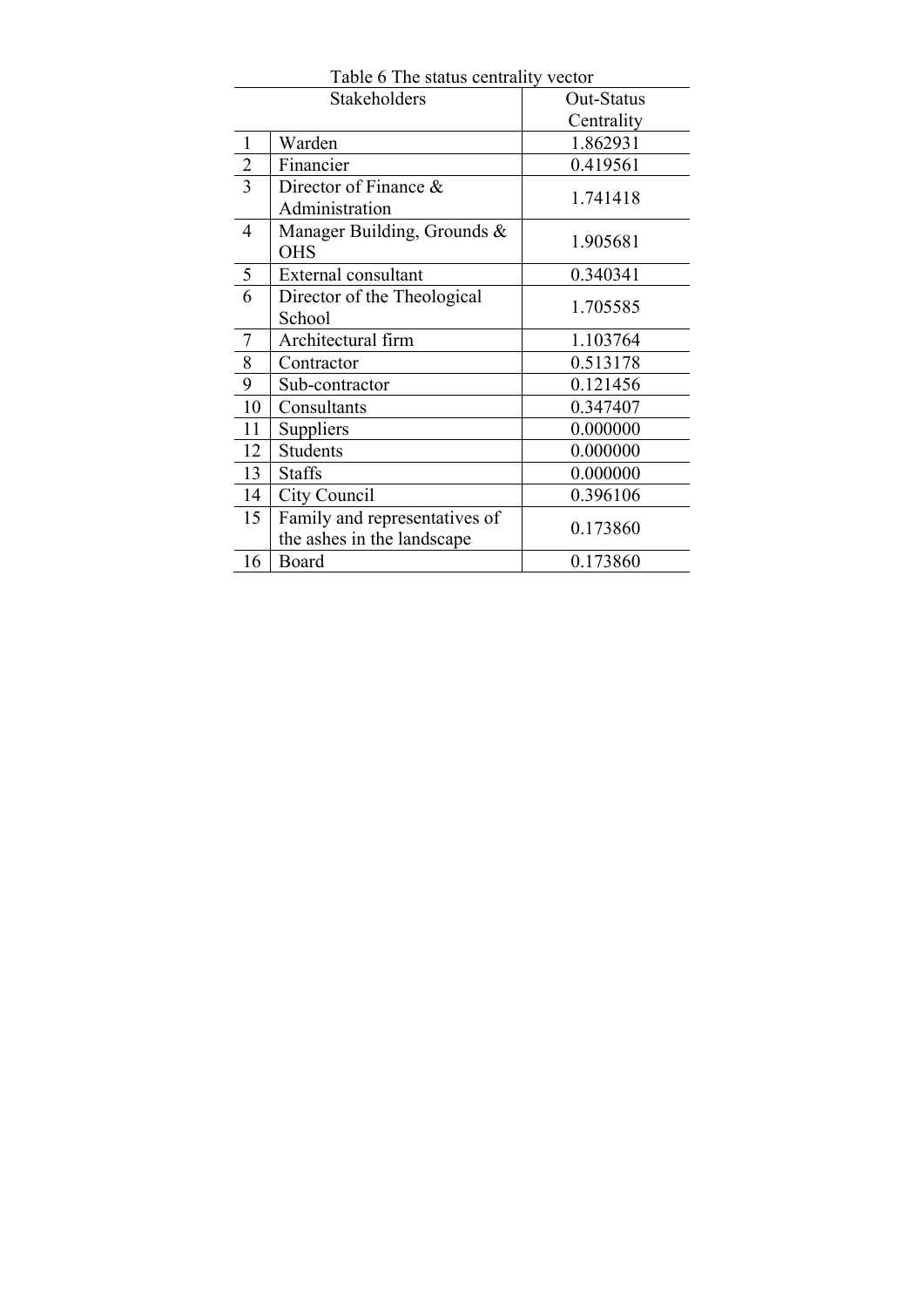| Table 7 The stakeholder engagement profile for the school building project |                                                                   |                                                                                                |                           |                                                                                                                                                                                                      |
|----------------------------------------------------------------------------|-------------------------------------------------------------------|------------------------------------------------------------------------------------------------|---------------------------|------------------------------------------------------------------------------------------------------------------------------------------------------------------------------------------------------|
| Priority                                                                   | Stakeholder                                                       | Their interests                                                                                | Levels of                 | Approaches                                                                                                                                                                                           |
|                                                                            |                                                                   | about the project <sup>a</sup><br>All                                                          | engagement<br>Collaborate |                                                                                                                                                                                                      |
| $\mathbf{1}$                                                               | Manager Buildings,<br>Grounds & OHS                               |                                                                                                |                           | E-mail, directed by higher<br>authorities, focus groups, formal<br>memos, interviews, meetings,<br>personal past experience, site visit,<br>Stakeholder Circle, surveys,<br>telephone conversations. |
| $\overline{c}$                                                             | Warden                                                            | P1, P2, P4, P5, P6,<br>E3, CS1 and CS2.                                                        | Empower                   | E-mail, focus groups, guidelines,<br>interviews, meetings, site visit,<br>social contact, surveys, telephone<br>conversations.                                                                       |
| $\overline{3}$                                                             | Director of Finance<br>& Administration                           | P4, P5, P6, P8,<br>E3, E4, CS1 and<br>CS <sub>2</sub> .                                        | Collaborate               | E-mail, directed by higher<br>authorities, focus groups,<br>interviews, meetings, personal past<br>experience, site visit, Stakeholder<br>Circle, surveys, telephone<br>conversations.               |
| $\overline{4}$                                                             | Architectural firm                                                | P1, P2, P3, P4, P5,<br>P6, P7, P8, E3 and<br>CS <sub>2</sub> .                                 | Collaborate               | E-mail, focus groups, meetings,<br>site visit, surveys, telephone<br>conversations.                                                                                                                  |
| 5                                                                          | Director of the<br>Theological School                             | All                                                                                            | Involve                   | E-mail, focus groups, interviews,<br>meetings, site visit, surveys,<br>telephone conversations.                                                                                                      |
| 6                                                                          | Contractor                                                        | P4, P6, P9, E1 and<br>$E2$ .                                                                   | Collaborate               | E-mail, focus groups, meetings,<br>site visit, surveys, telephone<br>conversations.                                                                                                                  |
| $\overline{7}$                                                             | Financier                                                         | P <sub>2</sub> , P <sub>4</sub> , P <sub>5</sub> , E <sub>3</sub> , E <sub>4</sub><br>and CS2. | Involve                   | E-mail, focus groups, meetings,<br>site visit, social contact, surveys,<br>telephone conversations.                                                                                                  |
| 8                                                                          | City Council                                                      | P3, P9 and CS2.                                                                                | Consult                   | E-mail, meetings, guidelines,<br>telephone conversations.                                                                                                                                            |
| 9                                                                          | Consultants                                                       | P4, P6, P9, E1 and<br>$E2$ .                                                                   | Involve                   | E-mail, focus groups, meetings,<br>site visit, surveys, telephone<br>conversations.                                                                                                                  |
| 10                                                                         | External consultant                                               | All                                                                                            | Consult                   | E-mail, focus groups, meetings,<br>site visit, surveys, telephone<br>conversations.                                                                                                                  |
| 11                                                                         | Family and<br>representatives of<br>the ashes in the<br>landscape | E3.                                                                                            | Involve                   | E-mail, meetings, site visit, social<br>contact, surveys, telephone<br>conversations.                                                                                                                |
| 12                                                                         | Board <sup>b</sup>                                                | P1, P4, P5, P6, P7,<br>P9, E3, E4 and<br>CS <sub>2</sub> .                                     | Consult                   | Meetings.                                                                                                                                                                                            |
| 13                                                                         | Sub-contractor                                                    | P6 & P9                                                                                        | Involve                   | E-mail, focus groups, meetings,<br>site visit, surveys, telephone<br>conversations.                                                                                                                  |
| 14                                                                         | Suppliers                                                         | P4, P6 and P9.                                                                                 | Inform                    | E-mail, meetings, site visit,<br>telephone conversations.                                                                                                                                            |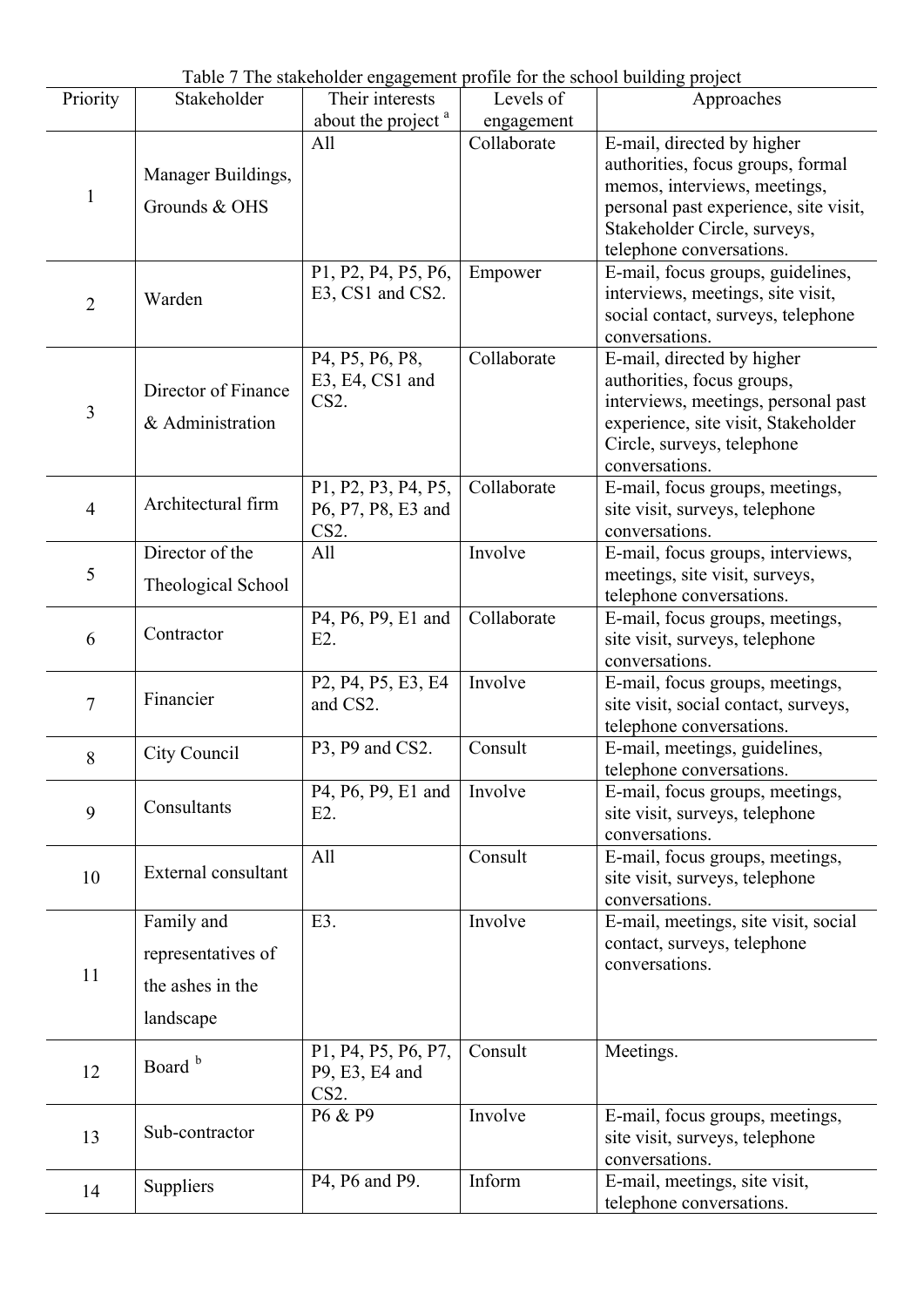|              | Students/Staff            | P1, P2, P3, P5, P6,   Inform<br>P7, E1, E2, E3,<br>$E4$ , CS1 and CS2. | E-mail, meetings. |
|--------------|---------------------------|------------------------------------------------------------------------|-------------------|
| $2 \times 1$ | $\mathbf{A}$ $\mathbf{A}$ |                                                                        | $\mathbf{r}$      |

<sup>a</sup> P1 Improved services, P2 Interior space, P3 Mobility, P4 Budget, P5 Quality, P6 Time, P7 Connectivity, P8 Storage, P9 Occupational Health & Safety, E1 Noise, E2 Dust, E3 Landscape, E4 Sustainability practices, CS1 Parking, CS2 Heritage & streetscape. <sup>b</sup> Board is added in the list according to the SNA survey.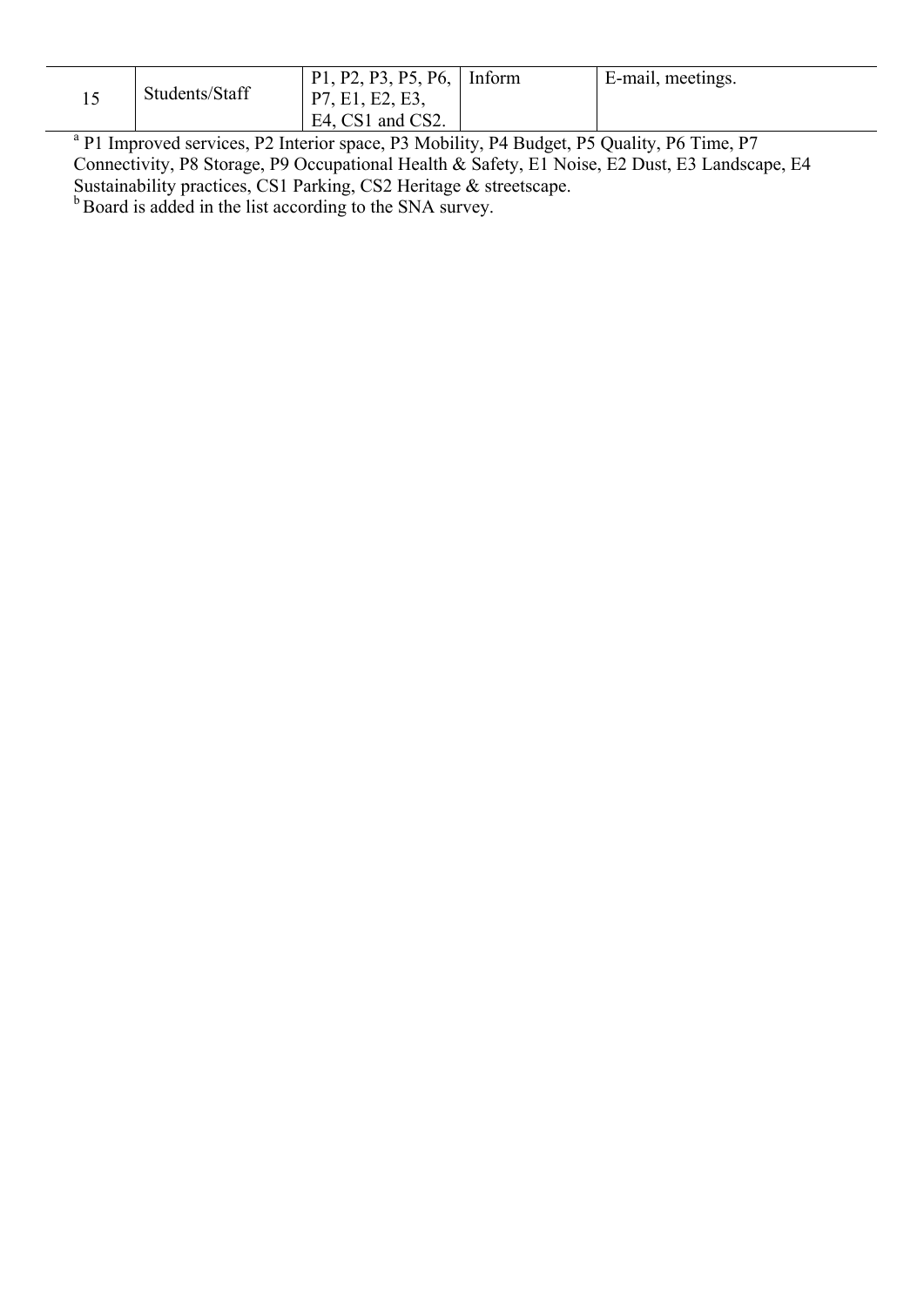| Priority       | Stakeholders                                     |  |
|----------------|--------------------------------------------------|--|
| 1              | Director of Vic Roads                            |  |
| $\overline{2}$ | Director of Vic Track                            |  |
| $\overline{3}$ | Councillors                                      |  |
| $\overline{4}$ | Internal management executive group              |  |
| $\overline{5}$ | Chief Executive Officer (Local community health  |  |
|                | service)                                         |  |
| 6              | CEO of Tram company                              |  |
| $\overline{7}$ | Director of Public Transport Department - Bus    |  |
| 8              | President of Local traders' association          |  |
| 9              | Financiers                                       |  |
| 10             | CEO of Affordable housing association            |  |
| 11             | CEO of Local energy foundation                   |  |
| 12             | CEO of a major retail store                      |  |
| 13             | Local activist (Coach of Under 16 football club) |  |
| 14             | President of Primary School Council              |  |
| 15             | Convenor (Save the Olympic Outdoor Pool Group)   |  |
| 16             | Coordinator (Local child care centre)            |  |
| 17             | Convenor of Disability Advisory Group            |  |
| 18             | <b>Hudson Street residents</b>                   |  |
| 19             | President of Local residents' association        |  |
| 20             | Chairman of Library advisory committee           |  |
| 21             | Small business owners in local mall              |  |
| 22             | CEO of Cinema group                              |  |
| 23             | Convenor (Local bicycle users group)             |  |
| 24             | President of Uniting Church Council              |  |
| 25             | President of Local historical society            |  |
| 26             | Residents of Local retirement village            |  |
| 27             | Director of Small local investment group         |  |
| 28             | Convenor of Youth Advisory Group                 |  |
| 29             | Lebanese women's group                           |  |

Table 8 The selected stakeholders and their priority in the CI project